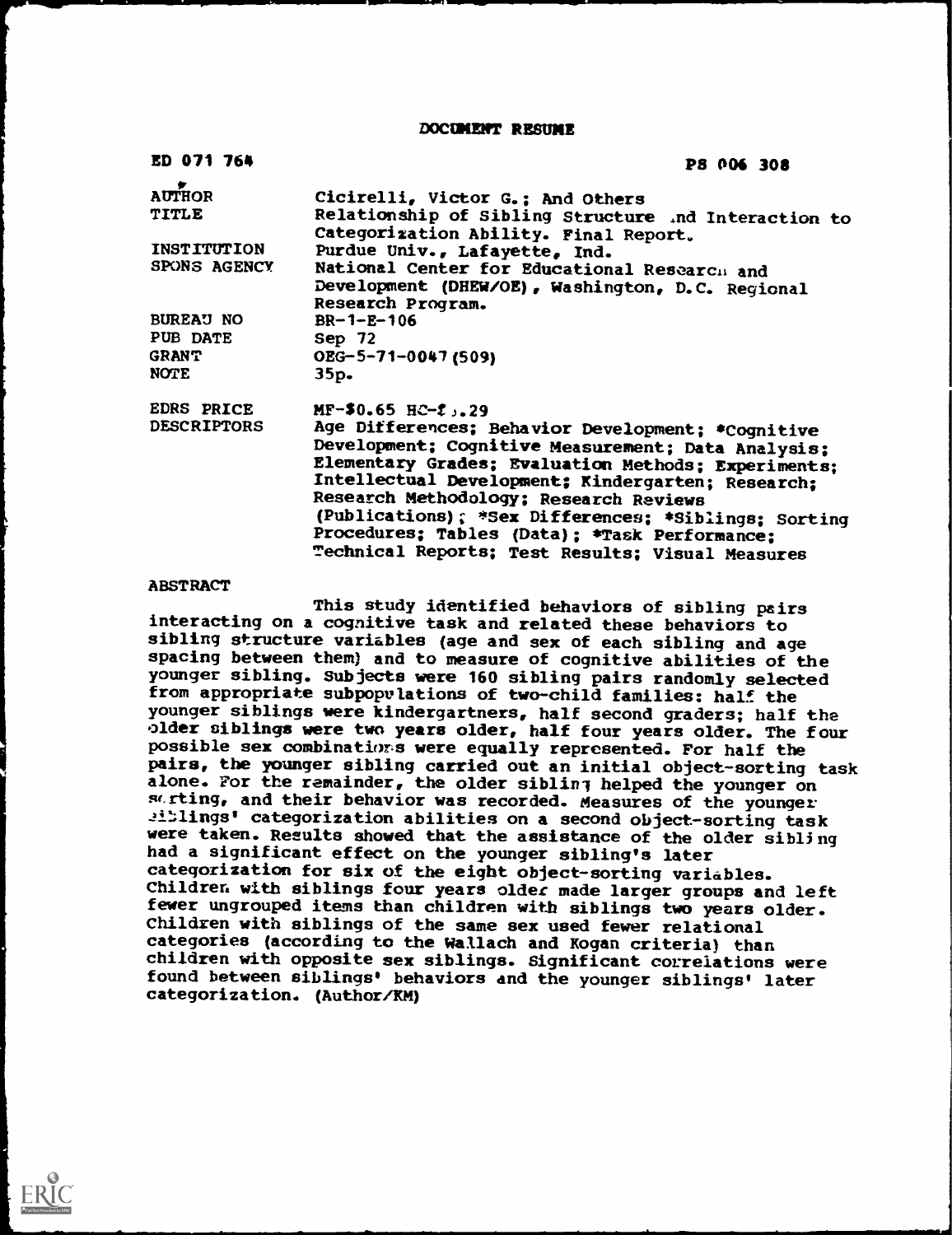# FILMED FROM BEST AVAILABLE COPY

U. S. DEPARTINENT IN A FIT OF FUNCTION & WELF RE

 $\sum_{i=1}^{n}$  (  $\sum_{i=1}^{n}$  )  $\sum_{i=1}^{n}$  (  $\sum_{i=1}^{n}$  ,  $\sum_{i=1}^{n}$  )  $\sum_{i=1}^{n}$  (  $\sum_{i=1}^{n}$  rpow. The  $\sum_{i=1}^{n}$  rpow. The da (Carlos III).<br>Store Bangton OR O TREATH OF STREET ON O TRIGGS. roshion each and Report

> Project No. 1-E-106 Grant No.  $ORG - y - 71 - 0047(509)$

Relationship of Sibling Structure and Interaction To Categorization Ability

Victor G. Cicirellf., Principal Investigator Charles M. Cutler, Research Assistant Kathleen L. Leong, Research Assistant Edward S. Naimark, Research Assistant

Purdue University

West Lafayette, Indiana

September, 1972

The research reported herein was performed pursuant to a grant with the Office of Education, U.S. Department of Health, Education, and Welfare. Contractors undertakine such projects under Government sponsorship are encouraged to express freely their professional judgment in the conduct of the project. Points of view or opinions stated do not, therefore, necessarily represent official Office of Education position or policy.

pocede 

U.C. DEPARTMENT OF HEALTH, EDUCATION, AND WELFARE

Office of Education National Center for Educational Research and Development

 $\mathcal{F}$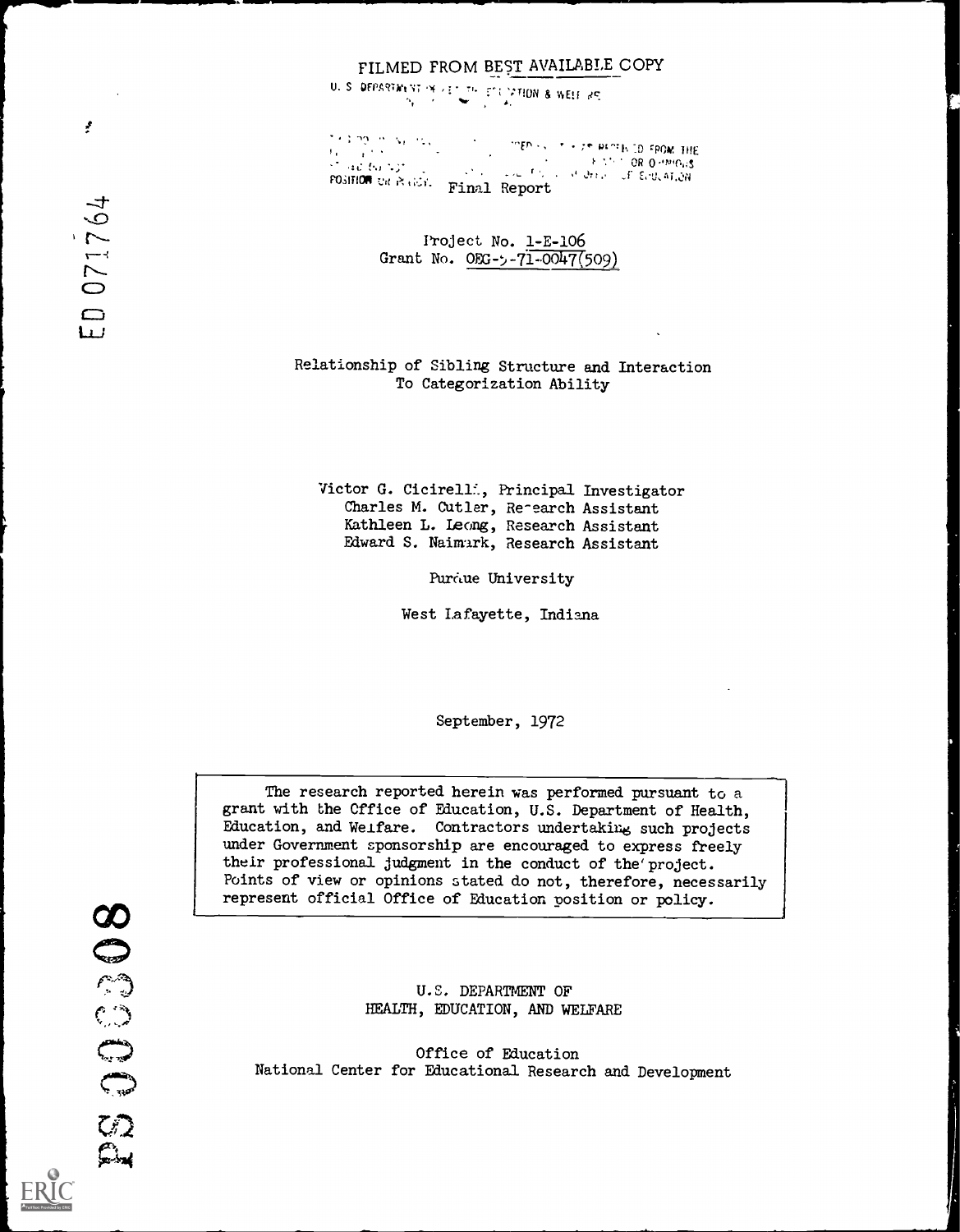### ABSTRACT

# Relationship of Sibling Structure and Interaction to Categorization Ability

Victor G. Cicirelli, Principal Investigator Charles M. Cutler, Research Assistant Kathleen L. Leong, Research Assistant Edward S. Naimark, Research Assistant

This study identified behaviors of sibling pairs interacting on a cognitive task, and related these behaviors to sibling structure variables (e.g., sex of sibling), and to measures of cognitive abilities of the younger sibling.

Subjects were 16C sibling pairs randomly selected from appropriate subpopulations of two child families: half the younger sibs were kindergartners, half second graders; half the older sibs were two years older, half four years older; the four pos:;ible sex combinations were equally represented.

For half the pairs, the younger sib carried out an initial object sorting task alone. For the remainder, the older sib helped the younger on sorting, and their behavior was recorded. Measures of the younger sibs' categorization abilities on a second object sorting task were taken.

Results were complex and involved many interactions, however the assistance of the older sib had a significant effect on the younger sib's later categorization for six of the eight object sorting variables. Childre.1 with sibs four years older made larger groups and left fewer ungrouped items than children with sibs.two years older. Children with sibs of the same sex used fewer relational categories than children with opposite sex siblings. Significant correlations were found between sibs' behaviors and the younger sib's later categorizations.

Œ All Congress of PS OOS

0.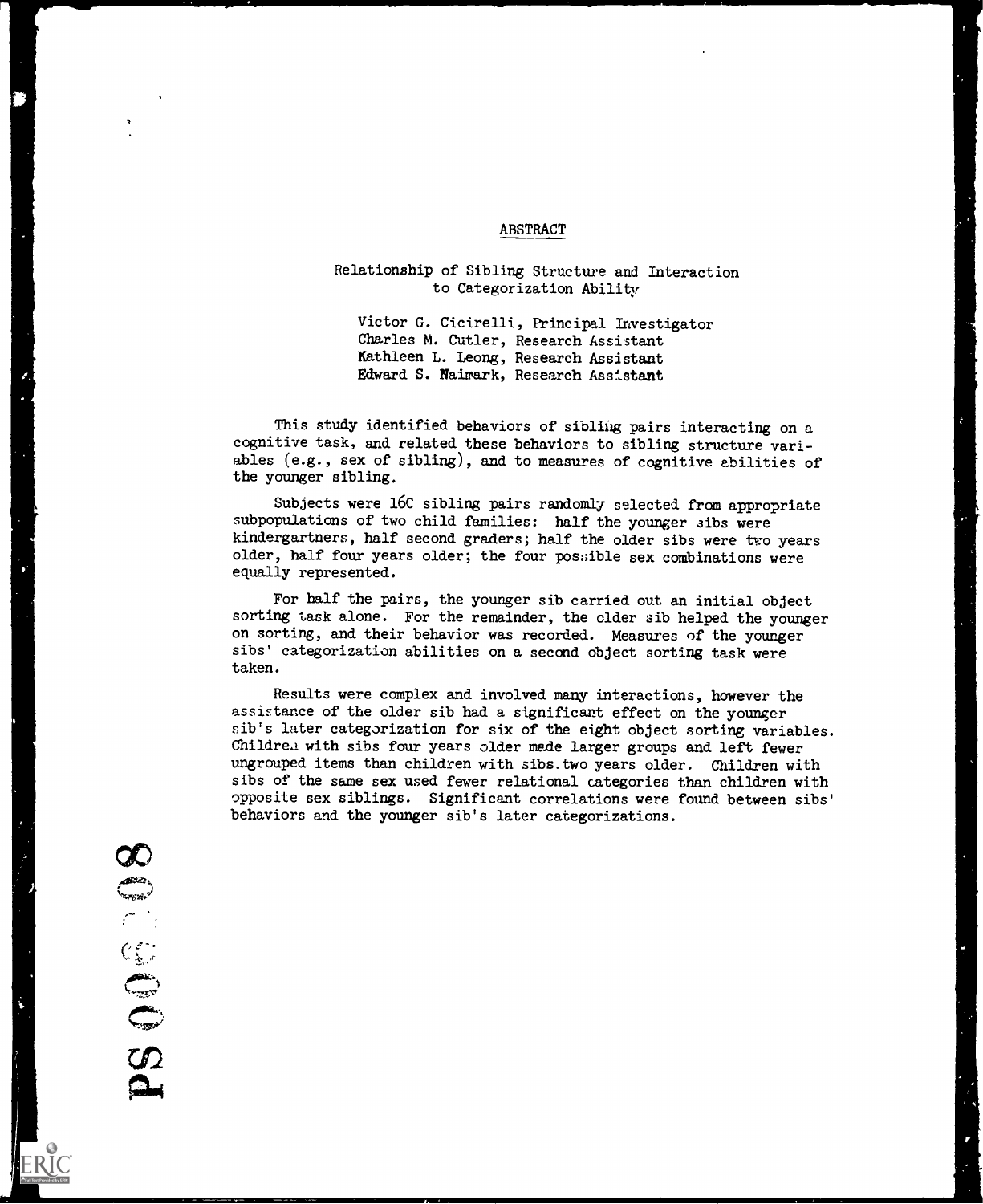# TABLE OF CONTENTS

|                                                                | 5                 |
|----------------------------------------------------------------|-------------------|
|                                                                | 5                 |
|                                                                | 7                 |
| Review of literature and related research                      | 7                 |
|                                                                | 11                |
|                                                                | 12                |
|                                                                | $12 \overline{ }$ |
|                                                                | $12 \,$           |
|                                                                | 13                |
| Procedure $\ldots \ldots \ldots \ldots \ldots \ldots \ldots$   | 14                |
|                                                                | 15                |
|                                                                | 18                |
|                                                                | 18                |
| Sib interaction variables $\ldots \ldots \ldots \ldots \ldots$ | 26                |
|                                                                | 31                |
| Bibliography                                                   | 33                |
|                                                                |                   |

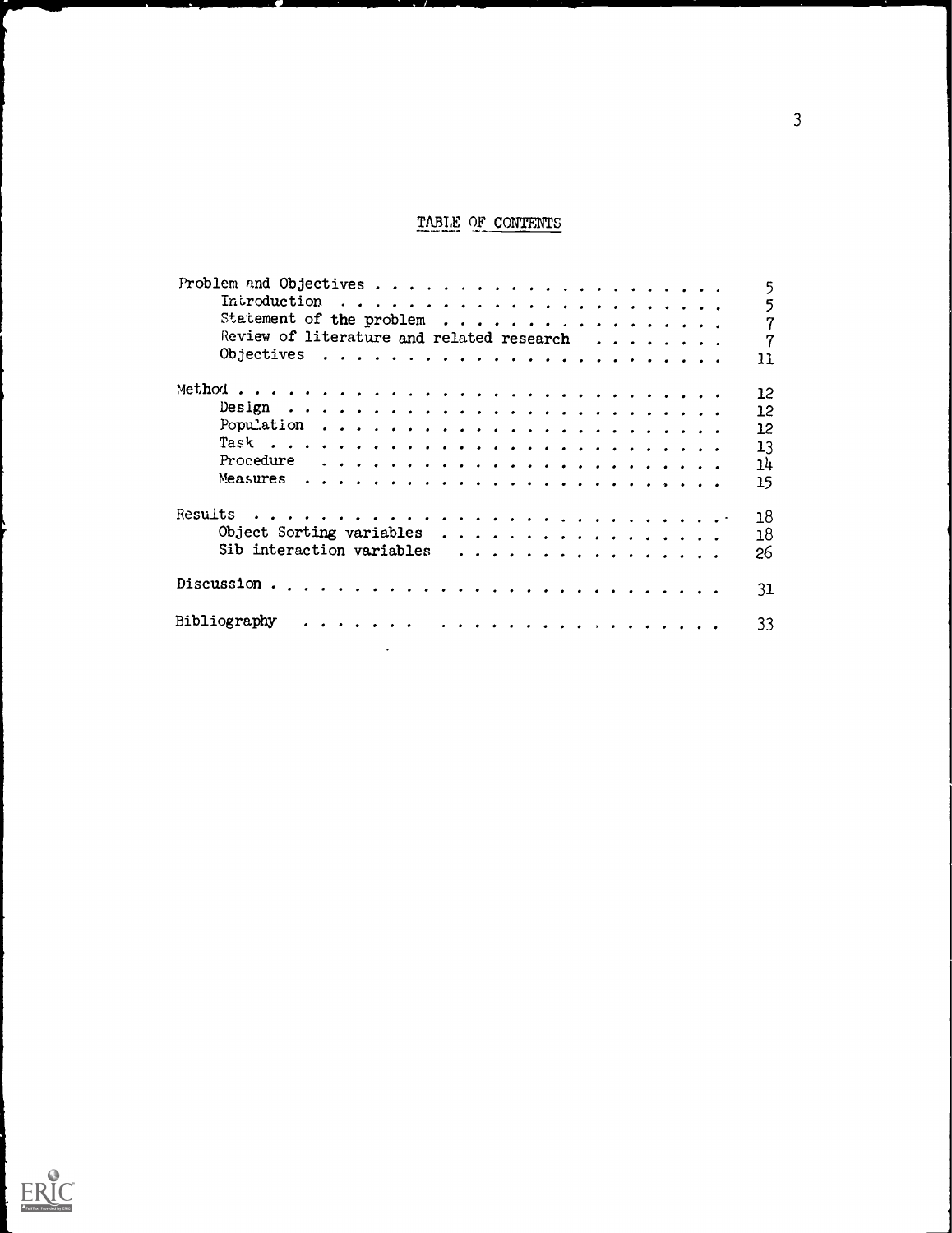# LIST OF TABLES

| Table |                                                       | Page |
|-------|-------------------------------------------------------|------|
|       | Alternate Forms Reliability Coefficients for Object   |      |
|       | Sorting Task Variables                                | 16   |
| 2     | Means and Standard Deviations of Otject Sorting       |      |
|       | Variables                                             | 19   |
| ર     | Summary of Analysis of Variance for Object Sorting    |      |
|       | Variables                                             | 19   |
| 4     | Correlations of Sib Interaction Variables with Object |      |
|       | Sorting Variables and Sibling Structure Factors       | 28   |
|       |                                                       |      |

# LIST OF FIGURES

# Figure

| ı              | Children's sorting time as a function of sex of older<br>sib, for age spacings between sibs of two and four     |    |
|----------------|-----------------------------------------------------------------------------------------------------------------|----|
|                | years                                                                                                           | 20 |
| P              | Children's sorting time as a function of sex, for age<br>spacings between sibs of two and four years            | 20 |
| 3              | Sorting time of children in kindergarten and grade two<br>as a function of age spacing between sibs, presented  |    |
|                | for children in "sib" and "alone" conditions                                                                    | 21 |
| 4              | Number of groups formed by boys and girls as a function<br>of grade level                                       | c. |
| 5              | Number of groups formed by children in kindergarten and<br>grade two as a function of age spacing between sibs, |    |
|                | presented for children with male and female sibs                                                                | 23 |
| 6              | Number of items per group for children in "sib" and<br>"alone" conditions as a function of age spacing          |    |
|                | between sibs                                                                                                    | 23 |
| $\overline{7}$ | Number of items left ungrouped by children as a function<br>of experimental treatment, for age spacings between |    |
|                | sibs of two and four years                                                                                      | 24 |
| 8              | Number of items left ungrouped by boys and girls as a                                                           |    |
|                | function of grade level                                                                                         | 24 |
| 9              | Percent of descriptive categories used by children in<br>"sib" and "alone" conditions as a function of grade    |    |
|                | level                                                                                                           | 25 |
| 10.            | Percent of inferential categories used by boys and girls                                                        |    |
|                | as a function of age spacing between sib, presented<br>for children in "sib" and "alone" conditions             | 25 |
| 11             | Percent of relational categories used by boys and girls                                                         |    |
|                | as a function of sex of older sib                                                                               | 27 |

 $\ddot{\phantom{a}}$ 

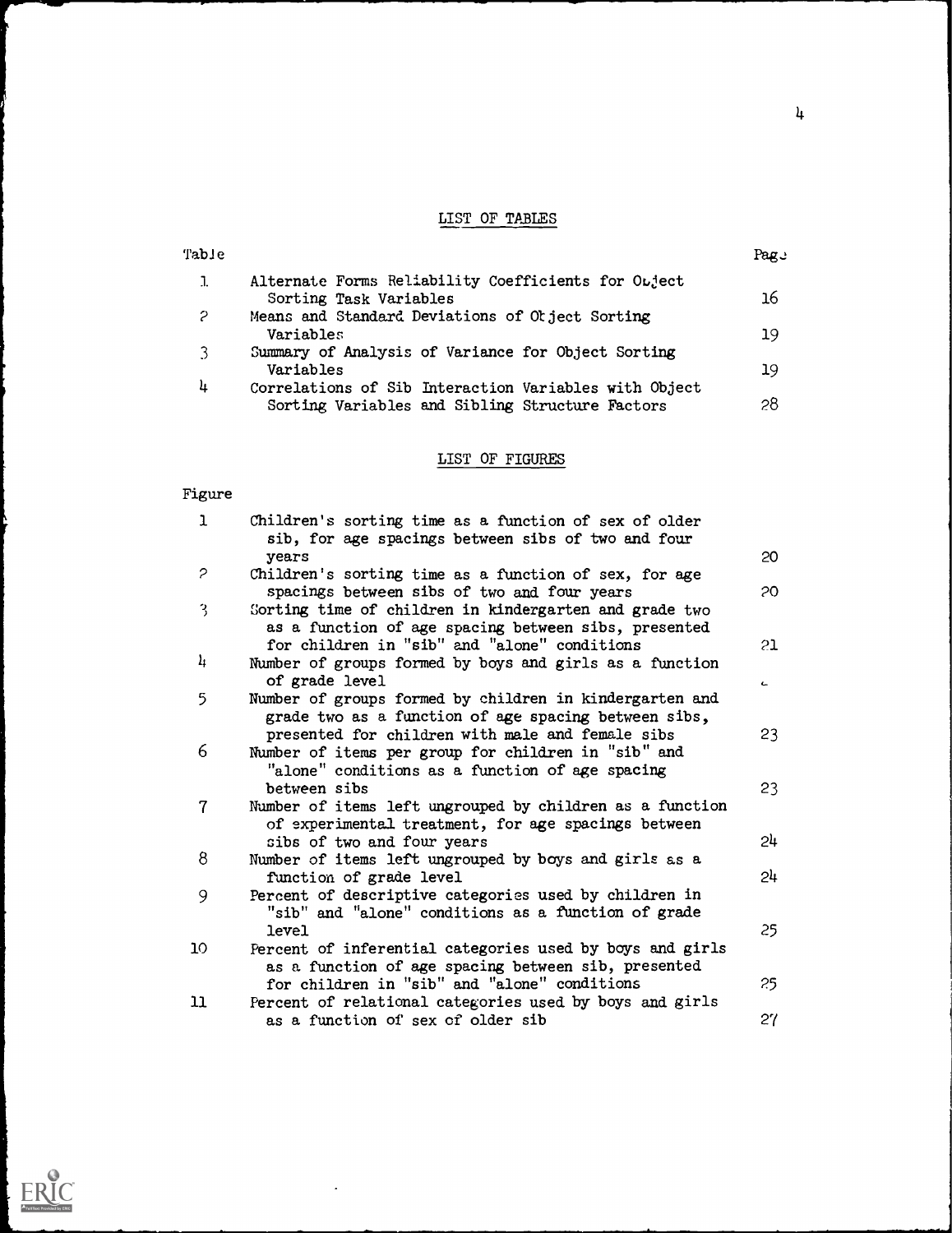# Relationship of Sibling Structure and Interaction

### to Categorization Ability

### PROBLEM AND OBJECTIVES

### INTRODUCTION

 $\mathcal{L}$  .  $i$ 

 $\mathcal{L}^{\mathrm{QCD}}$  .

بربهم

بالأنجر

The abilities and achievement of children vary from child to child within the same family as well as from one family to another. Many investigators (Bossard & Boil, 1960; Harris, 1964) explain this phenomenon, at least partially, in terms of different parent-child interactions. Presumably, parents treat their children differently depending on the child's position in the family (Dean, 1947; Lasko, 1954; Hilton, 1967), and this in turn leads to differences in achievement. However, other investigators (Irish, 1964; Koch, 1960; Sutton-Smith & Rosenberg, 1970), while recognizing the influence of the parent, hold that the achievement of each child in the family may be related to the direct influence of sibling-sibling interactions on the child. Presumably, siblings also treat each other differently depending on their positions in the family, and this contributes to differences in achievement.

A child's siblings (in particular the older siblings of a laterborn child) may be viewed as important socializing agents in his development. If siblings and parents were competing with each other for influence over a particular child in the family, the parents would be successful in most cases, since they have greater power, knowledge, and skills than a sibling. However, siblings are important socializing agents of other siblings in many situations simply because the parents are not present or are too busy to interact with the child (for example, in playing games); here the sibling is more influential than the parent by default. Secondly, there are situations where children would resist cr be embarrassed to learn from parents (sexual or other taboo topics) or where parents would be inappropriate sources of information or poor models for behavior. Irish (1964) has stated that in general the interactions between and among children in the home have been given relatively little heed, and, according to Bossard and Boll,

"The role of siblings has been considered chiefly in the light of 'displacement' and 'rivalry'. It is rarely that one finds any but the negative aspects of sibling relationships, and warnings how to deal with them (1954, p. 532)."

Irish has surveyed the sociological literature to point out the strength and positive values of the sibling bonds throughout life, rating them second only to mother-child ties. He states,

"Sibling relationship can perform a number of functions. Brothers and/or sisters spend many hours together and share a wide range of activities  $\ldots$  . Interactions with siblings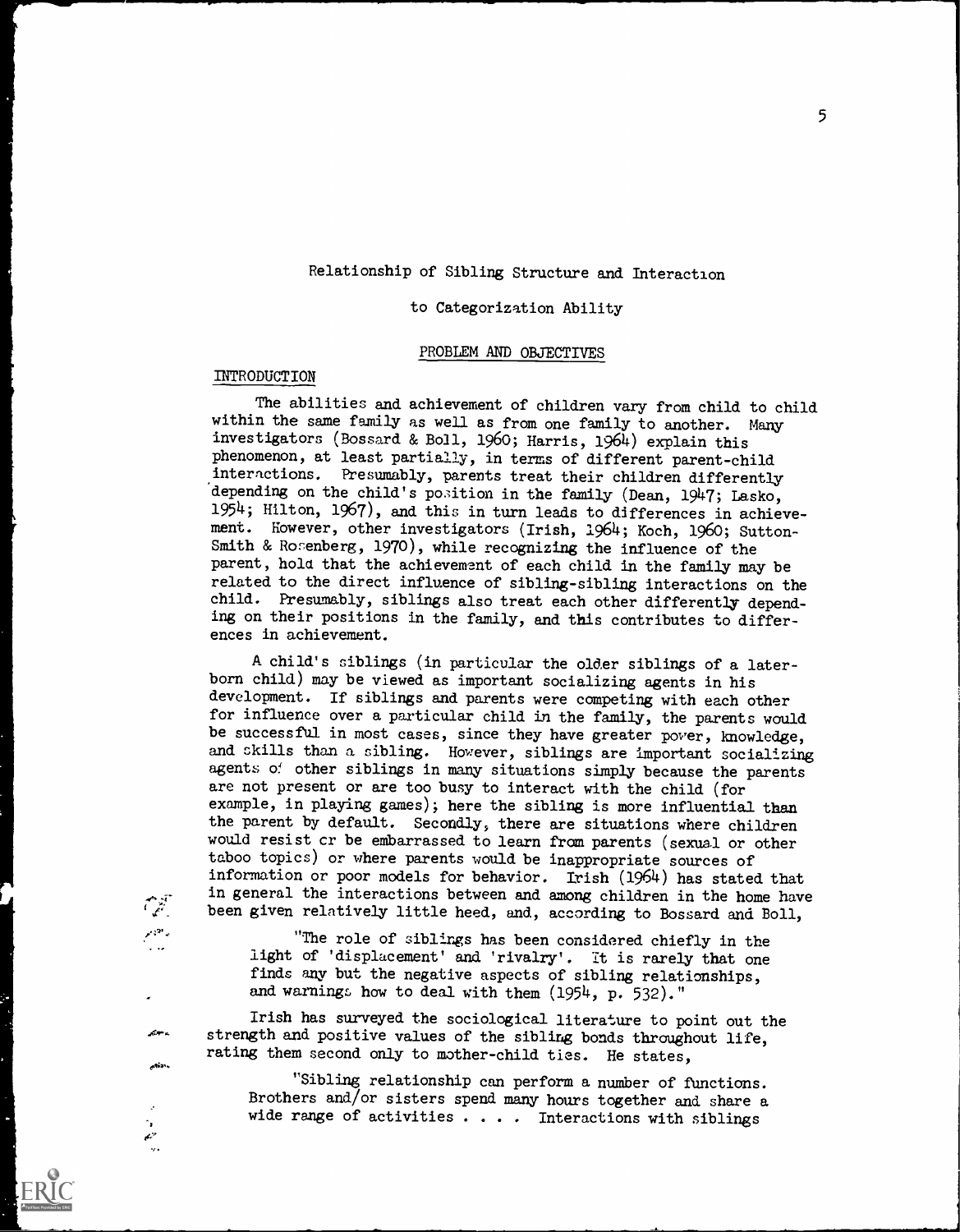function as one avenue for the socialization of children . . . on occasion, siblings may act as substitutes for parents. They turn to each other when sufficient attention is not shown by an indifferent, harried, or uncomprehending parent. Sometimes siblings are more effective teachers than adults, particularly if youthftl skills are involved. Siblings may often understand childhood problems and new situations better, in some ways, than do the parents they share  $\ldots$  . Siblings may serve as role models'for one another; particularly may the younger observe the older siblings of the same sex. They can serve as challengers and stimulators (1964, p. 282)."

Minuchin (1967) in a study of low- income families, concluded that older siblings may influence their younger brothers and sisters more than the parents do.

Toman (1969) has presented the idea that the closer new relationships duplicate those of one's sibling childhood the more successful they will be.

From interview-questionnaires administered to kindergarten children from two-child families, Koch (1960) found that 70% of the children would rather play with their sibs than play alone (even though, paradoxically, second-born children said that they would be happier if they had no sib).

Adams (1963) found that siblings maintain fairly frequent contact throghout life, and that sibling rivalry or comparison between brothers remains important in adulthood.

From a comparative viewpoint, Harlow's (1969) studies with monkeys demonstrate the importance of peer interaction for adequate socialization (where peers are age-mates reared with the infant monkey). Cooperative behavior, control of aggression, and appropriate sex behavior develop optimally when both maternal care and peer play are available in contrast to maternal care alone. In other words, peer play is essential for normal social development. In fact, peer interactions under optimum conditions may fully compensate for lack of mothering.

Sutton-Smith and Rosenberg state,

"Until now most of the work on siblings has attempted to show how parents make siblings different. The major point to be made in this book, however, is that siblings also make each other different (1970, p. 2)."

Inasmuch as the sibling relationship is one of extensive intimate daily contact, it seems reasonable to assume that a sibling pair has established customary patterns of communication and responsiveness to each other, i.e. an enduring characteristic manner of interacting. One aspect of this characteristic interaction pattern might be an educative function where information is transmitted from one sibling to another and styles of learning and abilities are gradually shaped and resulting levels of achievement modified. It becomes important then to identify different types of sibling interaction involving children of various sibling status positions, and determine their relationship tc the abilities and achievement of the siblings.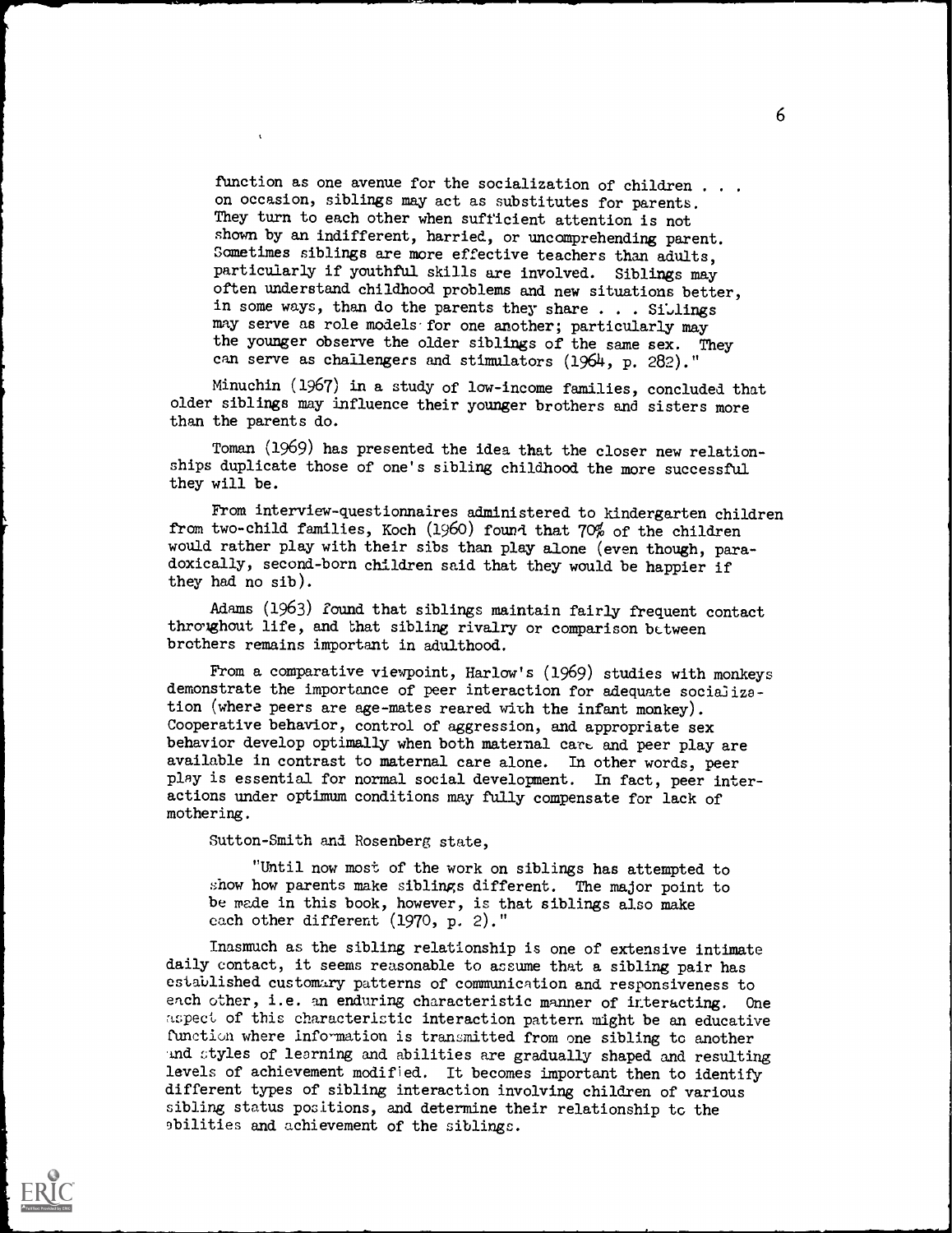### STATEMENT OF THE PROBLEM

The problem to be investigated can be stated as two basic questions:

- 1. Is there a relationship between measures of sibling interaction (as an older sibling aids a younger sibling in an object sorting task) and the categorization ability of the younger sibling?
- 2. Does this relationship depend upon the sibling structure of the family, in particular the age and the sex of each of the children and the age spacing between them?

# REVIEW OF LITERATURE AND RELATED RESEARCH

The abilities and achievement of each child in the family might be understood better if attention were given to both sibling structure and interaction as variables influencing the child directly or in conjunctich with parent-child interactions. Certain positions in the sibling structure appear to be particularly disadvantageous for intellectual achievement, but little is known about the kinds of sibling interaction which may be related to such an outcome. The larger sibling structure literature will be reviewed first, and will consider both achievement and ability.

Two children have a sibling relationship when they share the same parents. The sibling structure of a family is the network of positions for children in the family defined by the number of children, age, sex, and birth order of each, and the age spacing between the children. Sibling interaction means the reciprocal interchange of nonverbal, emotional, and intellectual communication between siblings.)

Sibling structure, intelligence, and achievement. In t'e investigation of the relationship of sibling structure to intelligence and achievement, the earliest research efforts centered around family size and IQ. In general, a negative correlation has been found, which may diminish or disappear with increased socioeconomic status (Anastasi, 1956). Apparently family size as such need not limit the intellectual functioning of family members, provided the socioeconomic level of the family is high enough to provide adequate care for each child.

A second major question has been the effect of birth order on ability and achievement, spurred both by the psychoanalytic conception of the unusual role of the first-born and by observation of the over representation of the first-born among the eminent (Altus, 1966; Schachter, 1963). Studies of birth order among older children and college students have generally demonstrated the superiority of the first-born over the later-born child on measures of IQ and school achievement (Altus, 1966; Lees & Stewart, 1957; Maxwell & Pilliner, 1960; Rosenberg & Sutton-Smith, 1964; Schachter, 1963; Walker & Tahmisian, 1967), although the situation appears to be reversed with preschool and kindergarten children (Abe, Tsuji, & Suzuki, 1964; Koch, 1954). It might be noted parenthetically that Bayley (1965) found no relation between birth order and sex of the child and mental and motor test scores from 1-15 months of age. Harris (1964), in a detailed analysis of the work of eminent and highly creative men, concluded that those among them who were first-born children tended to produce work of an abstract verbal nature, while the work of those who were later-born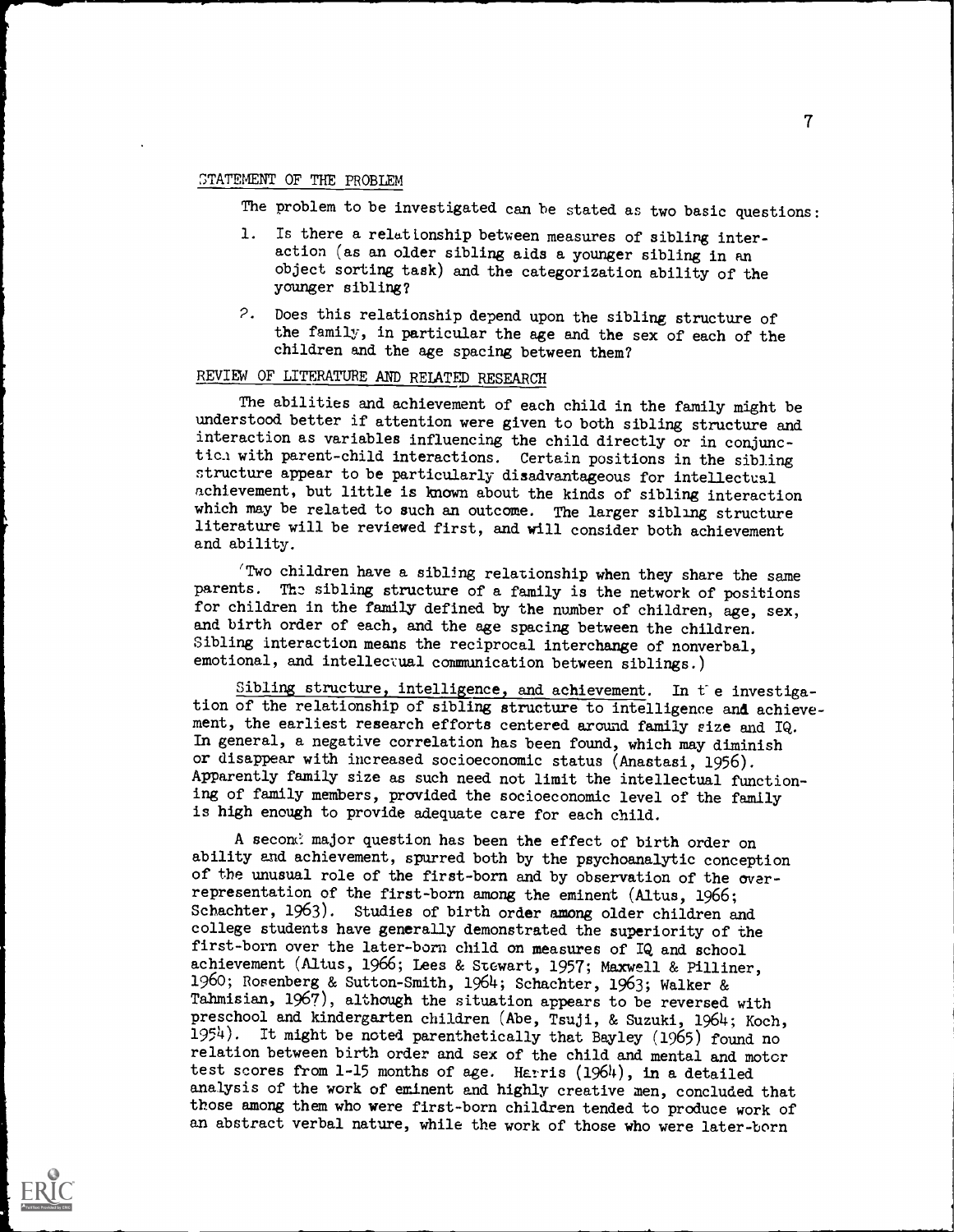children was characterized by practical inventiveness and precise, discriminating attention to detail. The superiority of the first-born child, particularly in verbal skills, is usually accounted for by his unique relationship with his mother.

Studies of more complex family patterns engendered when the child's birth order, sex, sex of sibling(s), and sibling spacing are taken into consideration have found their effect on the child's intelligence and achievement to be less simple than that claimed for birth order alone. Such findings are characterized by a great deal of interaction between variables, most frequently involving the sex of the child in relation to the sex of the sibling. Both Koch (1954) and Schoonover (1959) reported that, in the two-child family, boys and girls with a male sibling were superior in IQ and achievement to children with a female sibling. They concluded that, perhaps because of his greater freedom, the male is somehow more stimulating to his sib. Rosenberg and Sutton-Smith (1964), in a study of college students, confirmed this finding for quantitative scores on the ACE, but found that language scores were enhanced by the presence of a female sibling. When the three-child family was considered 'Rosenberg & Sutton-Smith, 1966), the quantitative ACE scores were enhanced for girls who had two brothers, and for boys who had heterogeneous siblings (rather than two brothers or two sisters). In a third study 'Rosenberg & Sutton-Smith, 1969), college males from two -child families scored higher on the ACE when there was a large  $(4-6 \text{ year})$  age spacing between them and their sibs. while females scored higher when they had a female sib with a close age spacing  $(1-3 \text{ years})$ . Cicirelli  $(1967)$ , in a study of sixth grade school children, found that in the two-child family first-born girls and second-born boys scored higher on IQ than second-born girls or first-born boys, while reading and arithmetic achievement was enhanced for children with a sibling of like sex close in age. In a portion of the study concerned with larger families, birth order was not significantly related to abilities or achievement in three- or four-child families; however, in the three-child family, IQ and reading achievement were significantly depressed for children who had two brothers 'compared to children who had two sisters, or a sister and a brother).

Only a small amount of evidence is available regarding other kinds of cognitive abilities and traits. Stewart '1967) discovered the firstborn male to be more field-dependent than the last-born male, while Eisenman '1967) found that first-born males and later -born females prefer greater stimulus complexity than do later-born males or firstborn females. Cicirelli (1967) reported that, in the two-child family, verbal creative abilities were enhanced for children who had a sibling of like sex close in age.

Even though any attempt at summarizing the complex interactions between sibling structure variables found in the Koch. Rosenberg and Sutton-Smith, and Cicirelli studies will surely result in over-simplification, certain general trents exist in their results:

1, Ordinal position in the family bears less relation to Intellectual ability and achievement in the three- and fourchild family than in the two-child family.



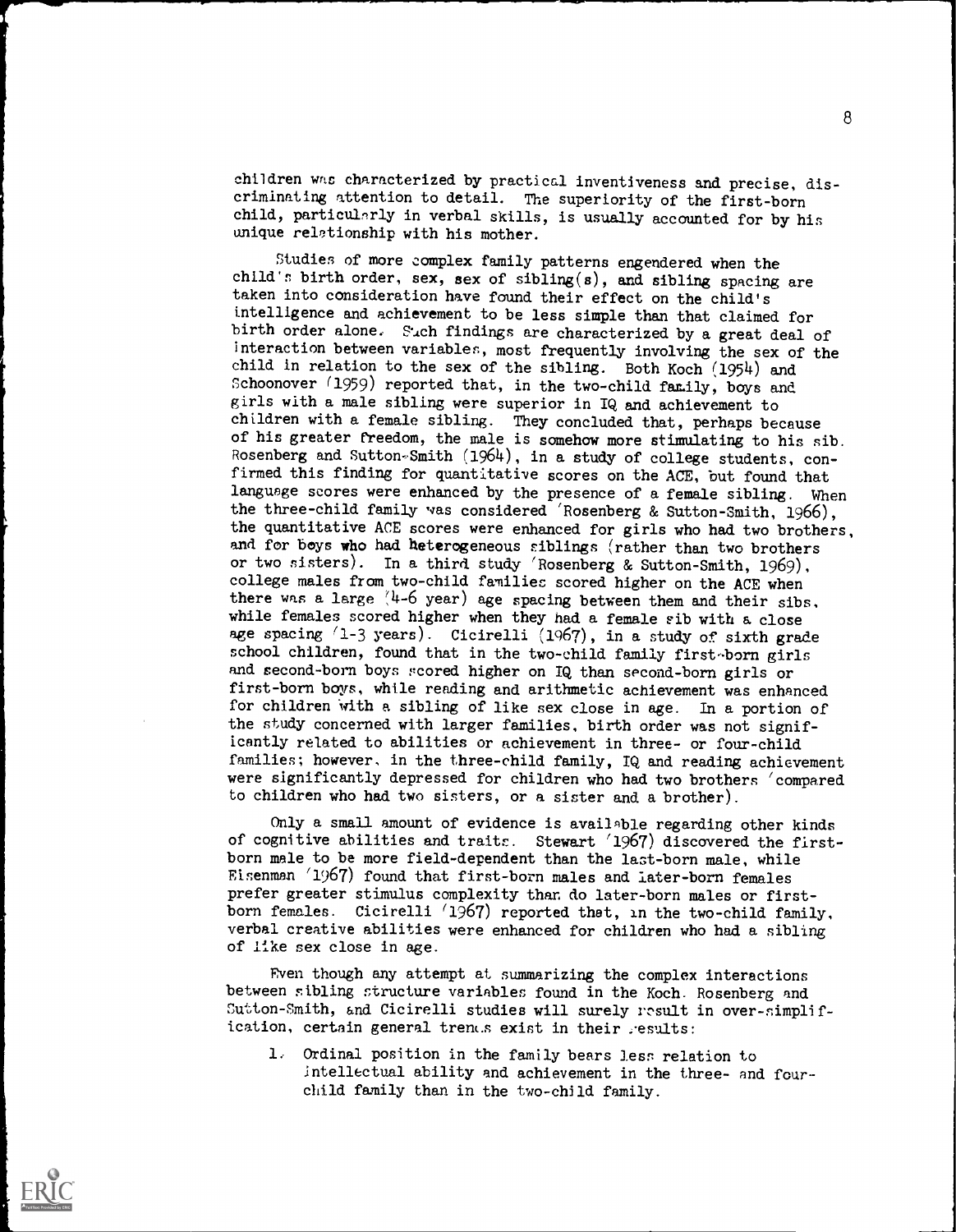- $\Omega$ There is nome evidence 'Cicirelli, 1967) for a developmental trend in the effects of birth order and sibling cex; that is, a sibling status acsociated with enhanced development of a child s abilitier at  $\sigma$  certain age may be less facilitating at e later state in the child <sup>s</sup> development.
- $\overline{?}$ . Sibling spacing may affect intellectual ability in interaction with sex and position variables, but the effect is not clear or consistent Effects of sex and position Effects of sex and position variables seem most pronounced for spacings of 2-4 year:
- 4. Intellectual ability seems to be affected by the sex of siblings (female sibs associated with verbal ability, male sibs with quantitative).

The previous research makes it evident that a child's abilities and achievement are rat. Ir strongly influenced by the siblings who surround him during his early years; while these studies do not deal with cibling interaction as such, they suggest the sibling structure variables which should be taken into account in studies of sibling interaction.

Sibling interaction. There has been very little direct study of interaction between siblings. (Literature relating siblarg structure variables to personality is not felt to be pertinent and will not be reviewed here.)

Sutton-Smith (1966) asked fifth-grade children what games they played with their sibs and with their nonsib playmates, and who was usually "boss" in the play. He found that first-born children took high power roles with their younger siblings, and equal or lower power roles with their friends, while later-born children took low power roles with their older siblings but high power roles with their friends.

Sutton-Smith and Rosenberg (1970) reported the results of an interview questionnaire administered to ripper -grade elementary school children in regard to tactics to get their sibling to do what they wanted him to do. Boys used attack and offense more often, while girls used reasoning, defense, and making the sibling feel obligated; certain tactics were more typical of first-born than of later-born children. Also same-sex siblings used more powerful tactics than did oppositesex siblings.

These studies indicate that children interact differently with their sibs than with their peers, and that such interactions depend on sibling structure variables. However, no attempt was made to relate sibling interaction to sibling achievement.

Cicirelli (1971) attempted to demonstrate sibling interaction to be an intervening mechanism between sibling status and sibling achievement, as he investigated the effect of older sibs and nonsibs of both sexes as teachers of younger children on a concept learning task.

Each of the 120 first-grade children in the study had an older sibling in third. grade; equal samples of 30 sibling pairs were drawn from the population of boys with older sisters, boys with older brothers, girls with older sisters, and girls with older brothers. For half the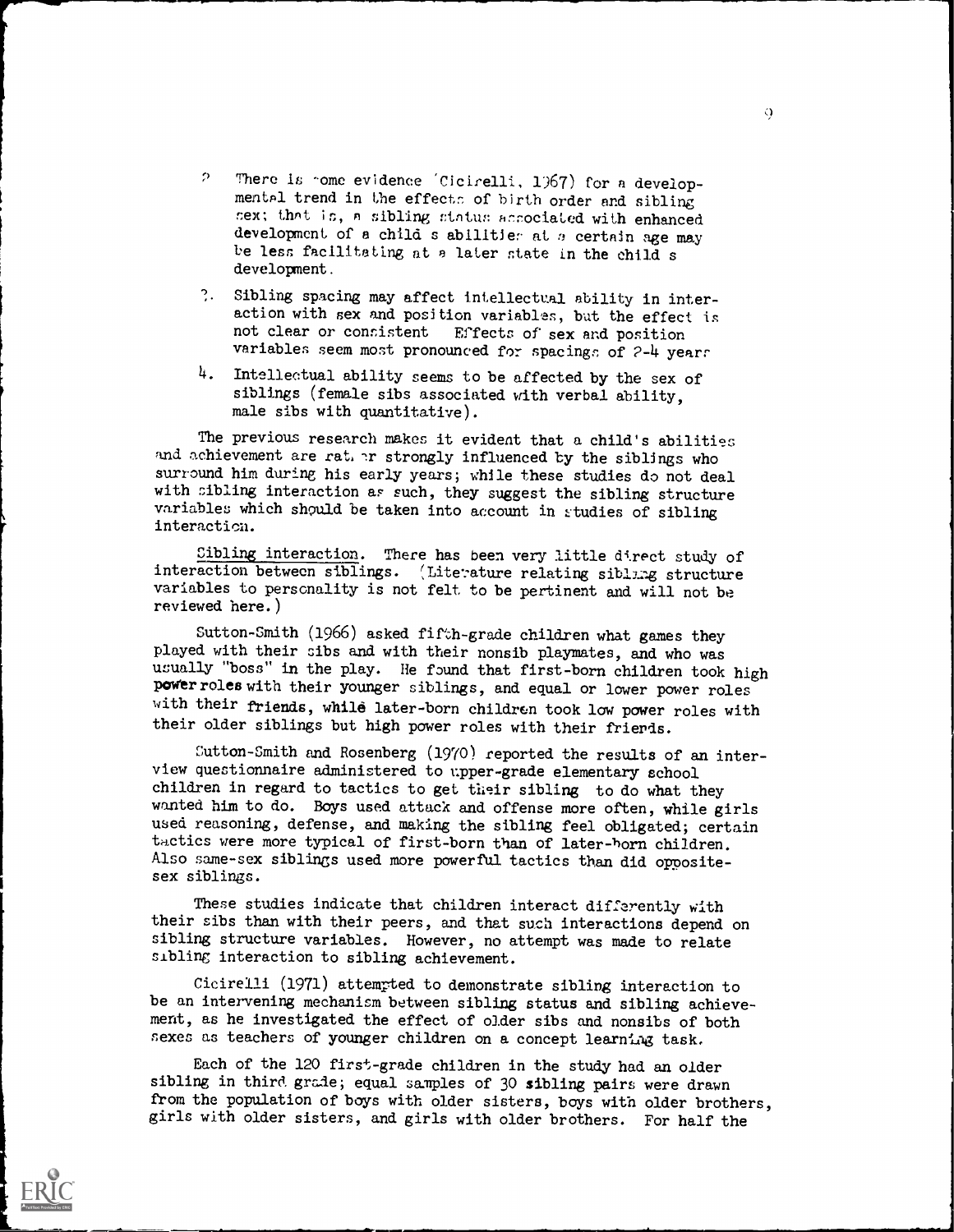children in each group, the older sibling nerved as the teacher of his or her younger sib; the remaining half were re-paired so that the older child taught nn unrelated firrt grade child. The experimenter trained the older child in the trapezoid concept to a given learning criterion in a  $30-45$  minute session, using a standardized teaching procedure involving a variety of teaching techniques. Then the oider child war asked to teach the trapezoid concept to a younger child. The ensuing 10-minute teaching session was recorded on an observation schedule and on magnetic tape. The younger child was given a concept attainment test to determine his mastery of the trapezoid concept. In the analysis of variance, there was a significant interaction between sex of the teacher and the sib-nonsib factor such that older sisters were significantly more effective teachers of younger siblings than were older brothers, while older boys and girls showed no significant differences in their effectiveness as teachers of unrelated younger children. (The highest scoring subgroup of the study was that in which older sisters were teachers of younger brothers, while the lowest scoring subgroup was that in which older brothers were teachers of younger sisters.)

In an analysis of recorded date from the 10-minute teaching session, it who found that girls teaching their siblings used the deductive teaching method and its associated behaviors (explaining and describing, demonstrnting and illustrating attributes, selection of examples) more than did other groups. The greater effectiveness of girls as teachers of their sibs was explained on the basis of their greater willingness to assume a teaching role and their greater experience in supervising their younger siblings. The relative ineffectiveness of boys as teachers of their younger sibs was considered to be an effect of sibling competition.

The study demonstrated interaction between siblings to be important for their concept attainment and distinct from sibling structure effects. However, the kind of concept teaching task used was highly structured and allowed only a rather narrow range of behaviors to be displayed in the teaching-interaction session. That is, the children's behaviors were constrained by their ceptions of teaching and learning roles, and may not have been representative of "real-life" sibling interactions.

Also, family size was not held constant in this study but varied from  $P$  to  $8$ , with an average size of  $4$ . Sutton-Smith and Rosenberg (1970) point out that studies of the 2-child family not only offer greater simplicity, but in view cf the trend toward popul^tion control, may be more relevant for application in the future.

The present study used an object sorting task capable of eliciting a broader range of behavior in the sibling interaction ,ession so that the relationship between sibling interaction and abilities (or achievement) could be further clarified. The task was less structured then the task in the earlier study involving concept attainment, and thus was more likely to reveal the children's customary interaction ratterns.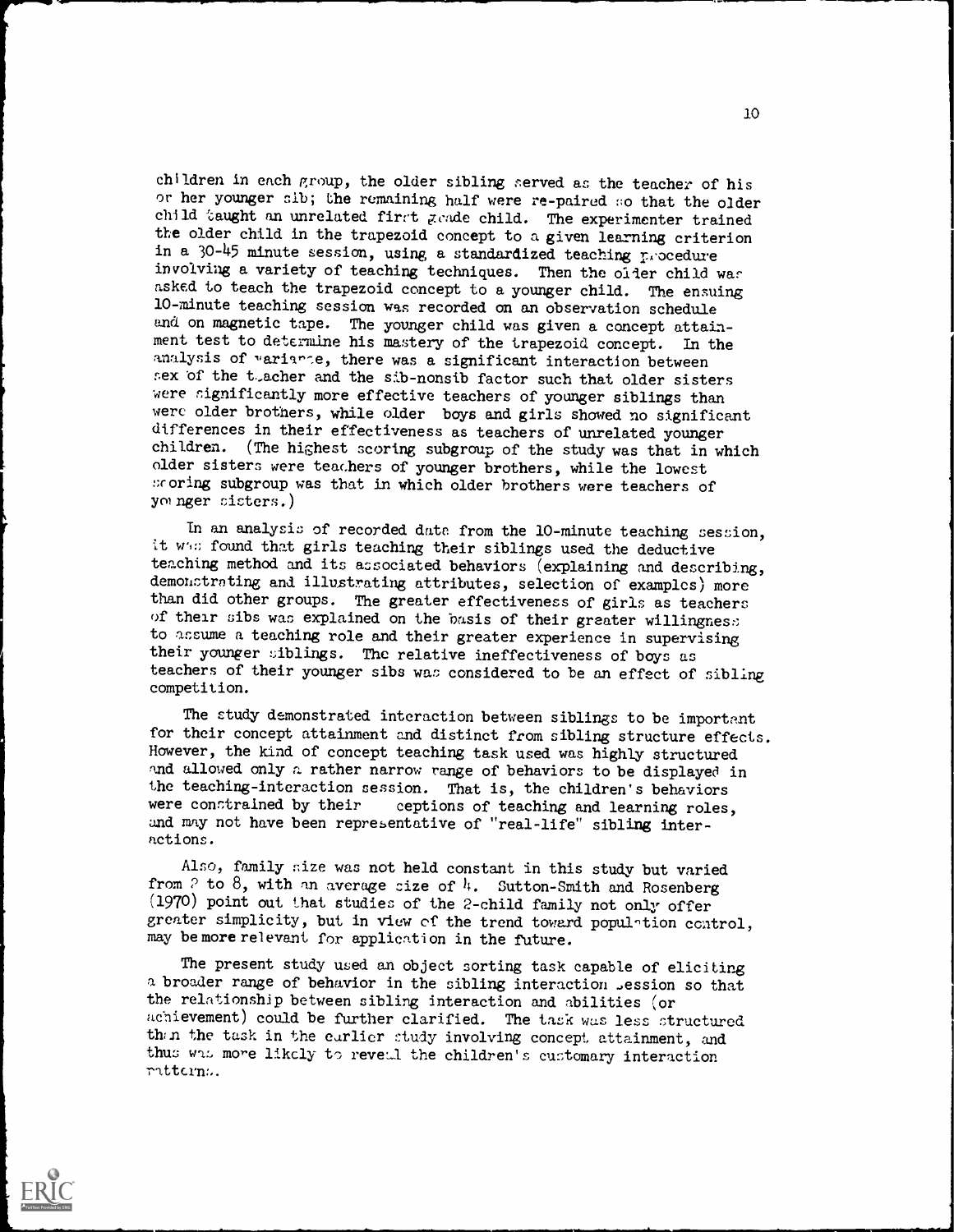# **OBJECTIVES**

The objectives of the study were:  $(1)$  To obtain measures of sibling interaction regarding an object sorting task, (?) to obtain measures of the categorization ability of the younger sibling on a subsequent task, and (3) to relate sibling interaction along with sibling structure variables to the categorization ability of the younger sibling.

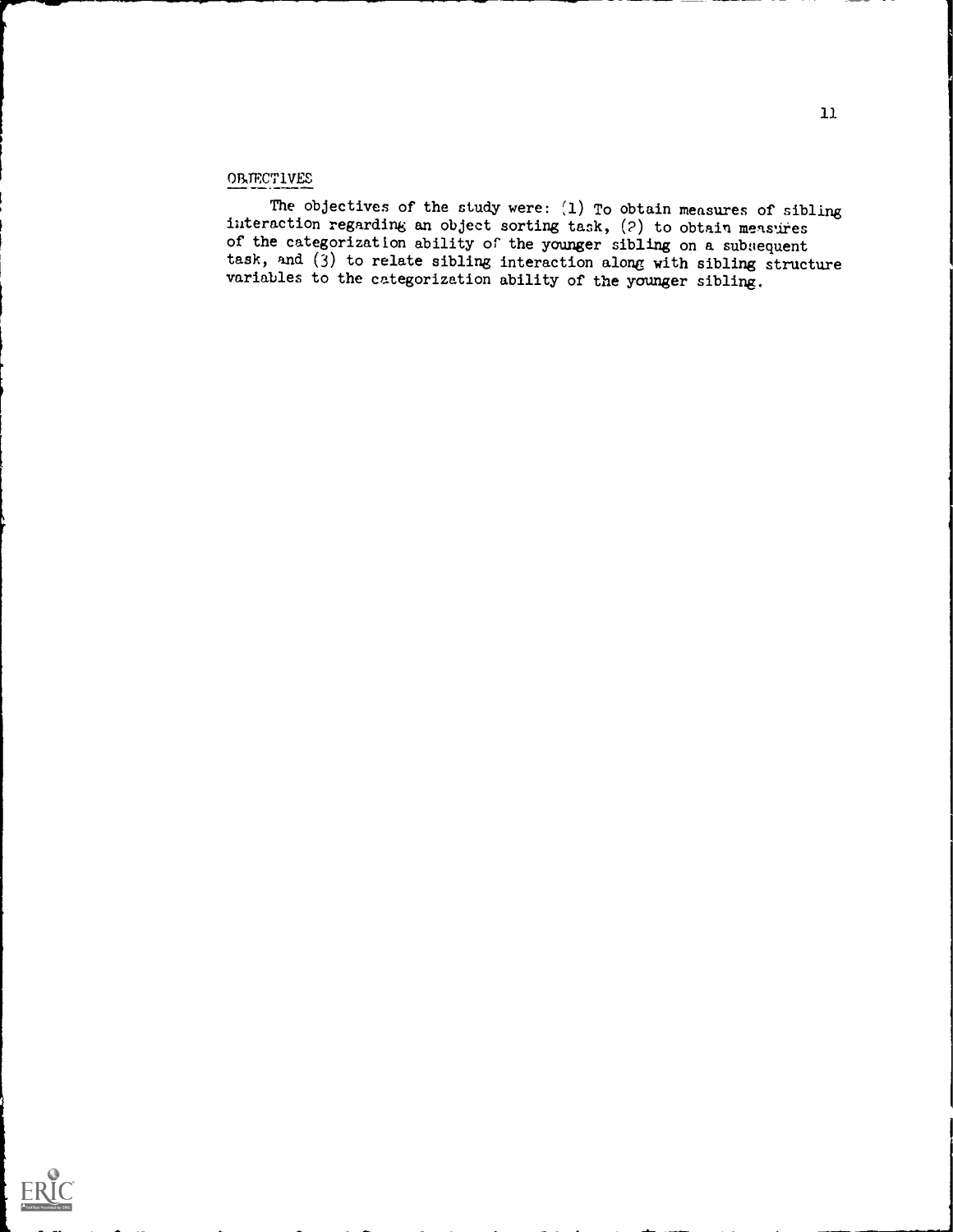### METHOD

### DT.rIOU

A  $2x^2x^2x^2$  factorial design was used, with four sibling structure factors and one treatment factor. The sibling structure factors were sex of the younger sibling, sex of the older sibling, age of the younger . ibling, and age spacing between the two siblings. Only children from two-child families were included in the study. Age of the younger sibling was either kindergarten age (5 years) or at second grade level '7 years); the two age spacings between siblings were two years and four years. Below is a diagram of the design:

| Age of younger sib:           |          |                  |                 |   | Kindergarten                            |  |                     | Second-grade |                 |   |         |                       |        |     |                     |             |  |  |  |
|-------------------------------|----------|------------------|-----------------|---|-----------------------------------------|--|---------------------|--------------|-----------------|---|---------|-----------------------|--------|-----|---------------------|-------------|--|--|--|
| Age spreing:                  |          | 2 years          |                 |   |                                         |  | $\frac{1}{4}$ years |              |                 |   | 2 years |                       |        |     | $\frac{1}{4}$ years |             |  |  |  |
| Sex of older sib:             | M        |                  | $\mathbf F$     |   | Μ.                                      |  | $\mathbf F$         |              |                 | M |         | F                     |        | Μ.  |                     | F           |  |  |  |
| Sex of younger sib:           | $M \mid$ | $\boldsymbol{F}$ | $\mathcal{V}_1$ | F | $\lfloor M \rfloor$ $\lfloor F \rfloor$ |  |                     |              | $M$ $F$ $M$ $F$ |   |         | $K$ $\mid$ $F$ $\mid$ | $M \}$ | । म | M                   | $\mathbf F$ |  |  |  |
| Younger Sib<br>Alone          |          |                  |                 |   |                                         |  |                     |              |                 |   |         |                       |        |     |                     |             |  |  |  |
| Younger Sib<br>With Older Sib |          |                  |                 |   |                                         |  |                     |              |                 |   |         |                       |        |     |                     |             |  |  |  |

The treatment factor consisted of "alone" and "sib" conditions; in the "alone" condition, the child made an initial or practice categorization of the object- pictures of the object sorting task while alone; in the "sib" conditions, the child made the initial categorization with the help of his sib. Dependent variables were measures of the child's categorization ability, obtained during a second or "test" administration of an alterna+e form of the object sorting task.

### POPULATION

The population of the study consisted of children from two central Indiana school systems involving a total of 22 elementary schools.

A population of sibling pairs from two child families was identified from school records, and divided into subpopulations of kindergarten children with second grade siblings, kindergarten children with fourth grade siblings, second grade children with fourth grade siblings, and second grade children with sixth grade siblings.

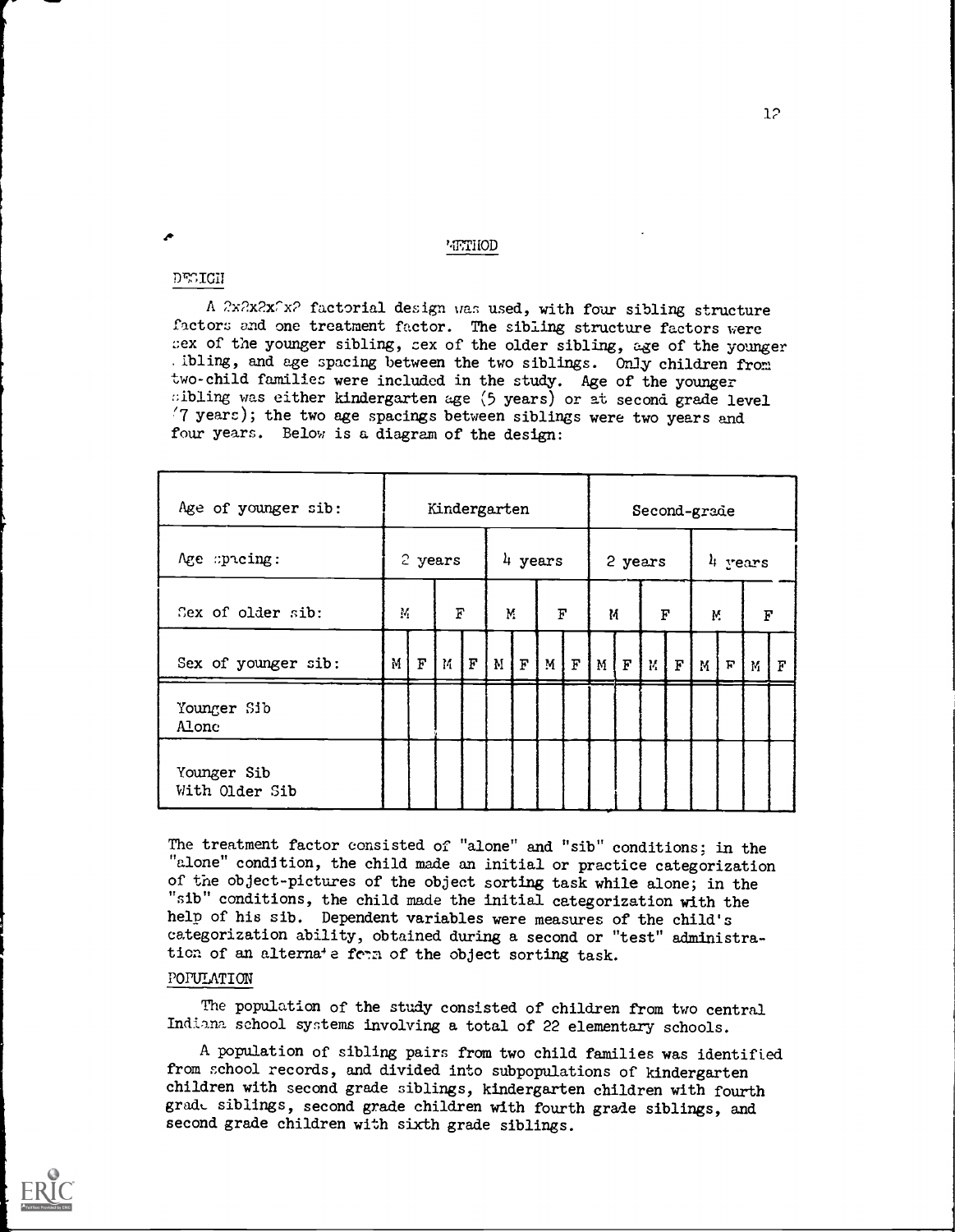Each subpopulation was further subdivided into groups of boys with older brothers, boys with older sinters, girls with older brothers, and girls with older sisters. Sample: of 10 sibling pairs were randomly selected from each of the 16 subpopulations; 5 of the 10 were assigned to the "sib" treatment condition and the remaining 5 assigned to an "alone" condition. There were 160 sibling pairs in all.

Of the 160 sibling pairs originally selected for the study, 24 pairs were lost and replaced from a randomly selected oversample list. 'Reasons for loss of sample were as follows: older sibs of 7 pairs did not attend the same schools as their younger sibs, 6 pairs moved, 6 pairs failed to receive parental permission to participate in the study, and the younger sibs of three pairs rejected the task.) TACK

The object sorting task described by Wallach and Kogan (1965) was used. The task consists of asking the subject to form groupings of familiar objects. A line drawing (5.0 cm. square) of each of 50 objects was mounted on a separate 6.5 cm. X 7.5 cm. card; the name o the object was printed below the drawing. Alternate forms of the task were used for the initial (practice or interaction) session and for the test session. The two forms of the task were adapted from the Object Sorting Tests of Clayton and Jackson (1961); the initial task was adapted by the experimenter while the test task was adapted by Wallach and Kogan. The adaptations involved a change from a verbal paper and pencil task to a pictorial manipulative task, as well as substitutions for certain objects difficult to depict unambiguously or judged to be unfam:Liar to young children. The 50 pictures for each task were placed in random order.

The objects in the initial task (in order of presentation) were: bird, pins, hoe, bush, car, fountain pen, tulip, rifle, sled, cork, baseball bat, string, cigar, football, measuring spoon, bicycle, telephone directory, stool, comb, candle, sailboat, clock, pliers, screw. bee, umbrella, mittens, fork, hairbrush, sword, yardstick, cap, pan, nail file, lighter, shirt, fish, telephone pole, slipper, saw, boot, phonograph, spear, photograph, jacket, penny, thermometer, ship, scotch tape, airplane.

The objects in the test task were: arrow, picture, thread, glass, jacket, flashlight, refrigerator, sled, screwdriver, pot, clock, hanger, flower, lamp, pencil, wallet, lipstick, purse, pistol, candle, lamp post, comb, ruler, fork, chair, cup, book, stool, door, rowboat, letter, tree, cigarette, rake, scissors, rug, show, hammer, watch, hat, telephone, spoon, canoe, baseball, TV set, golf club, radio, tire, coin, key.

Instructions to the younger sibling during the initial session were as follows:

Now we're going to play the picture game. I'll put the pictures on the table and I'm going to tell you what each one is. (The experimenter sets down five rows of ten pictures before the subject, naming each as it is placed on the table.)

I want you to look at all the pictures and put all the pictures that belong together into groups. The groups can be big or little but I want you to be able to tell me why you put 1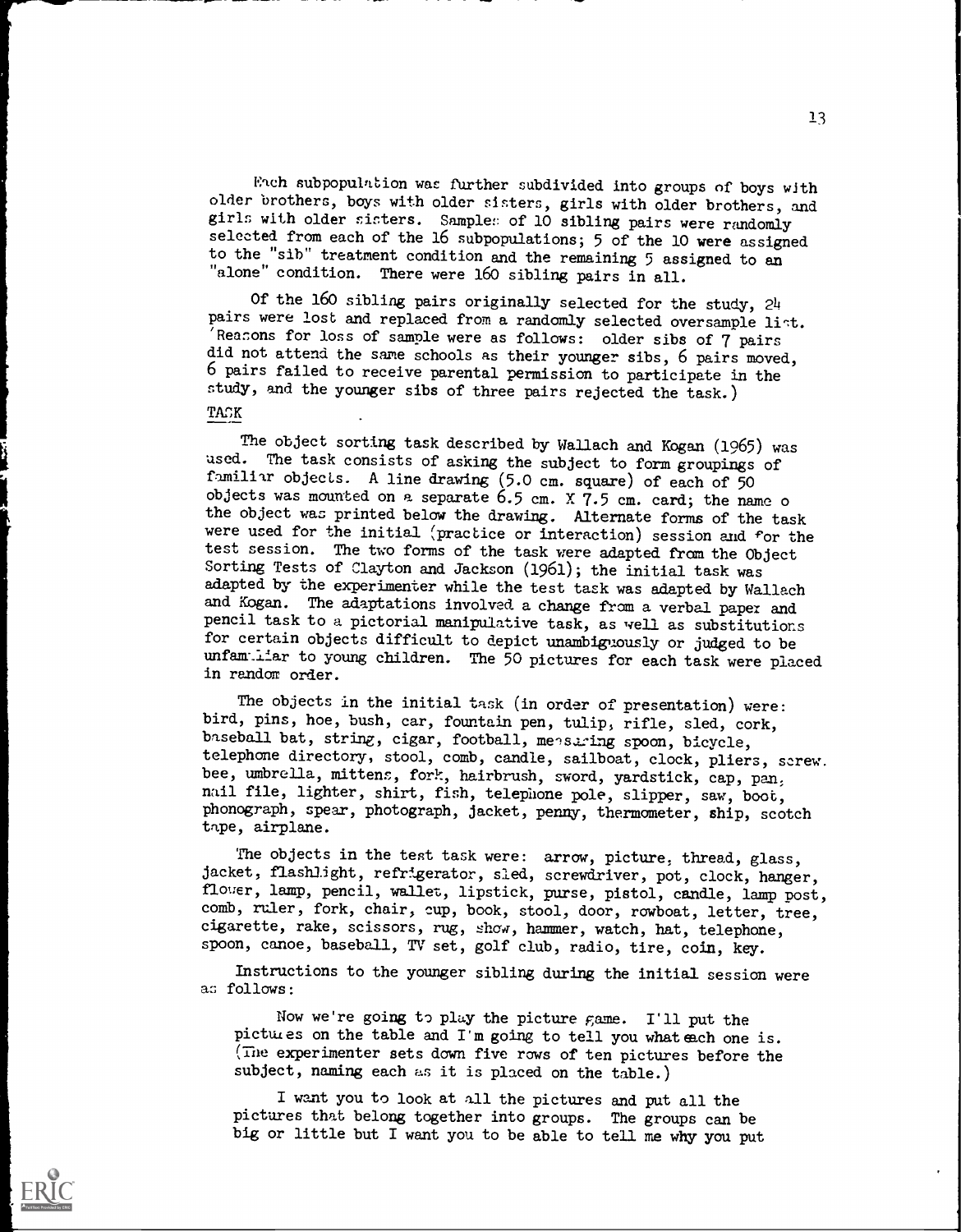the pictures in each group together. There are no right or<br>wrong answers in this game. Everytime I play it with someone<br>the groups change. So any way you want to make the groups is<br>fine as long as you can tell me why you d

there are any pictures left over  $e$ : the end that don't seem to belong anywhere just leave them . Lone. Do you see how to play the game? O.K. Now don't start yet.

Instructions to the older sib (for groups where older sib is pr sent) were as follows:

(Older sib's name), you watch (Younger sib's name) putting these pictures into groups. If he needs help, then you can show and tell him what to do.

Final instructions in the practice session were:

Now take your time. There's no need to hurry. O.K., go ahead.

When the initial session was completed, the older sib was thanked and dismissed to go back to his class. Instructions for the test session with the younger sib were as follows:

Now we're going to play the picture game again. I'll put the pictures on the table and I'm going to tell you what each one is. (Experimenter places pictures on the terle, as before, naming them.) Now take your time, there

After each of the grouping tasks, the experimenter younger sib the reason for each of the groupings formed.<br>It was felt that the task would provide a loosely structured situation

wherein the older sib could give as little or as much guidance to the younger sib as he cared to, depending on the personalities and skills of the two children and their characteristic ways of interacting. According to Olver and Hornsby (1966), the ability to form superordinate categories and the size of the categories formed both increase with the age of the child, so that the older sibling should, in general, have a more advanced categorization ability as a basis for his advice to the younger sib.

# PROCEDURE

In every school, a quiet room apart from the regular classrooms was<br>made available for testing. In the "sib" condition, bo" children were<br>seated at the same side of a large table with the older sib at the left<br>of the young seated alone at the table. The experimenter sat across the table while giving instructions, then moved off to the side while the children worked in order to make his observation and note-taking less obtrusive.

At the beginning of the session, the younger sibling or sibling pair was brought to the experimental room by the school secretary. The subject<sup>( $\overline{s}$ ) were seated and instructed in the task. As the experimenter said, "O.K., go ahead," he started a stopwatch and a tape-recorder. To</sup> supplement the tape-recording of the session, the experimenter made a

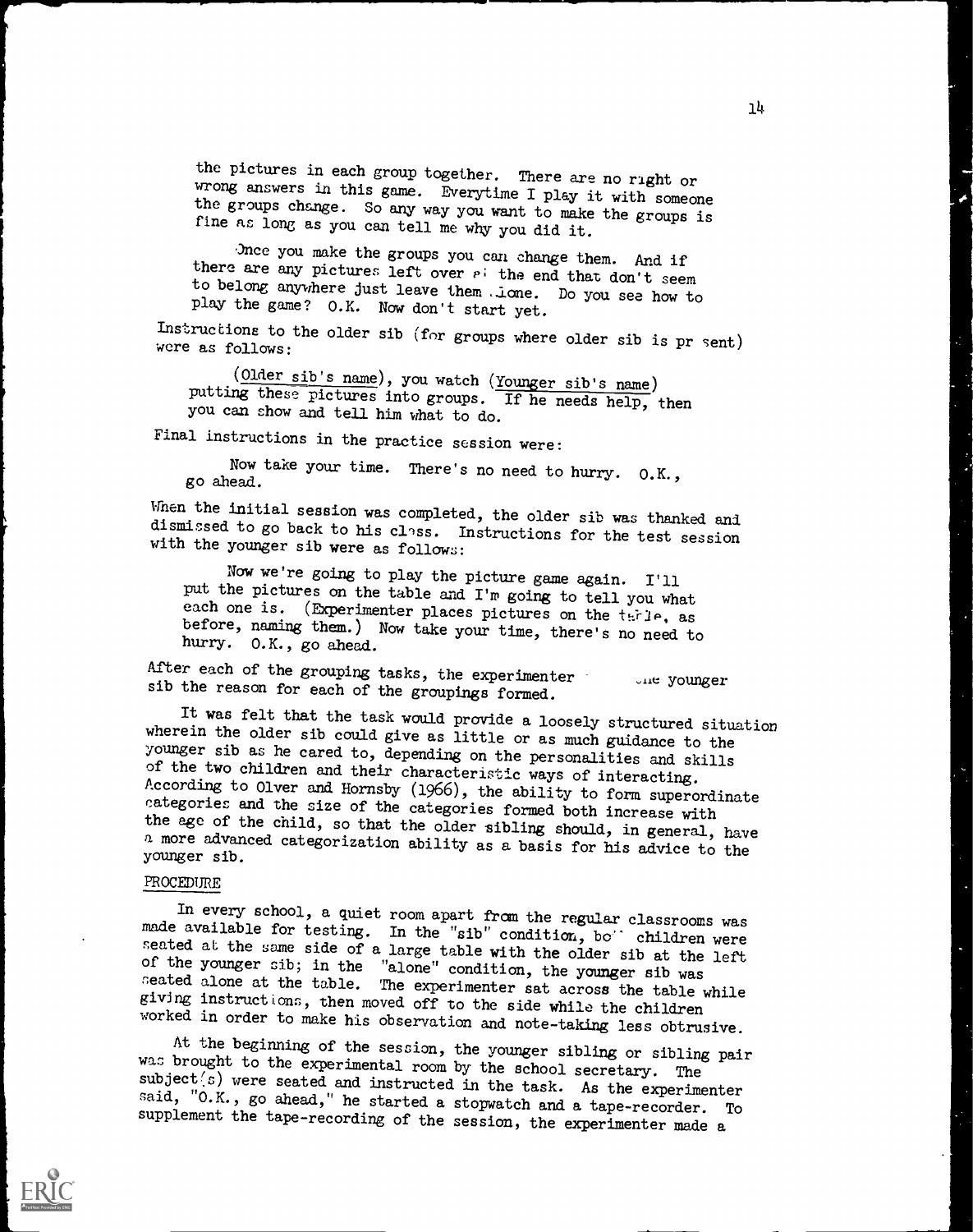running record of the interaction between the sibling pair, paying particular attention to nonverbal behaviors (facial expression, gestures, manipulation of pictures, etc.). The task was terminated in one of three ways. If the child grcaped all of the objects, the session was stopped when he completed the last group. If the child announced that he could make no more groups, or if he sat without making any further effort toward grouping the. remaining pictures, the experimenter asked "Do you see any more groups that you could make?" If the child answered "No," the session was stopped.

When the task was completed, the older sib was dismissed (for those groups in the "sib" condition), and the younger sib was asked to give his reason for making each group. Then the alternate set of object pictures was brought out and the younger sibling made the groupings alone.

# MEASURES

Each grouping of objects made by the child was recorded on a data sheet, along with the child's stated reason from making that group. The time taken to complete the object sorting, expressed to the nearest tenth of a minute, was also recorded. The total number of groups, the number of items left ungrouped, and the mean number of items per group were computed from the raw data and used as variables in the analysis. In addition, each if the child's groupings was judged to be descriptive, inferential, or relational according to the Wallach and Kogan (1965) criteria. Briefly, descriptive groupings were based on similarity in objective, physical attributes among a group of objects; inferential groupings were based an a shared characteristic of the objects other than an objective physical attribute; relational groupings grow out of relationships between the objects grouped together. A "don't know" category was used when the child could not state a reason for his grouping. Percentages of each of the four types of groupings made by the child (descriptive, inferential, relational, and "don't know") were computed and used as variables in the analysis.

Two judges, working independently, coded each of the test protocols, then compared their judgments and resolved differences. The 160 subjects of the study made a total of 1802 groupings on the initial object sorting task and 1689 groupings on the test task. The percentage of agreement between the judges on the total of 3491 judgments was 89.6%.

Since the 80 subjects in the "alone" condition took both forms of the object sorting task in succession, an alternate-forms reliability coefficient could be computed for each of the eight measures used. These are presented in Table 1. These reliabilities compare favorably with an alternate forms reliability coefficient of .75 reported by Sloane, Gorlow, and Jackson (1963) for the "number of groups" measure in the adult forms of the Object Sorting Tests.

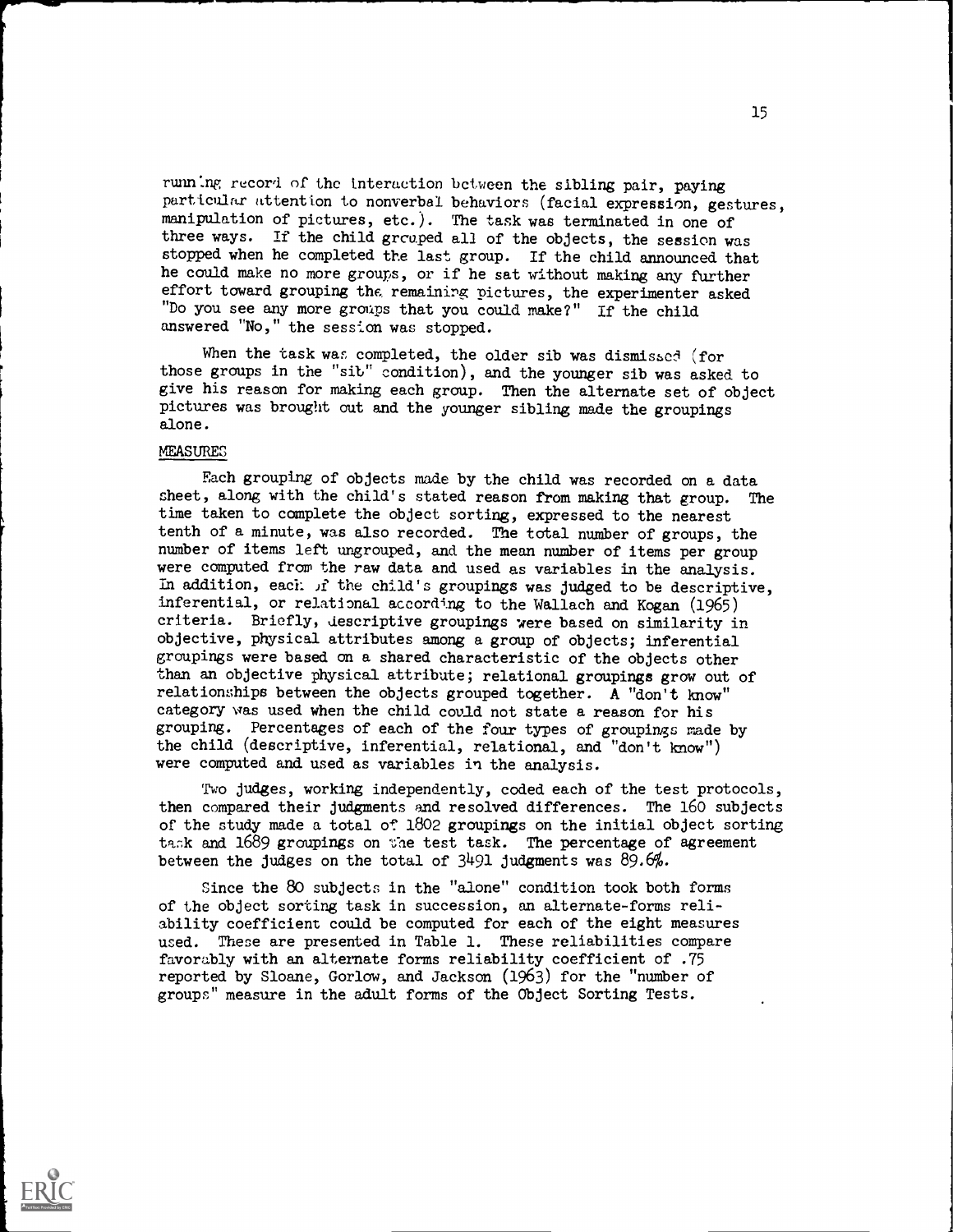# Table 1

| Measure                     | Reliability Coefficient |
|-----------------------------|-------------------------|
| Corting time                | .47                     |
| Number of groups            | .82                     |
| Mean no. of items per group | .84                     |
| Number of ungrouped items   | .89                     |
| Percent descriptive groups  | .71                     |
| Percent inferential groups  | .73                     |
| Percent relational groups   | .58                     |
| Percent "don't know" groups | .80                     |

# Alternate Forms Reliability Coefficients for Object Sorting Task Variables  $(N = 80)$

The interaction session between the two siblings was both manually recorded and tape-recorded; following the session, data from the tape were integrated into the written record. The written record of the interaction session was then coded according to a system of categories developed in a previous investigation (Cicirelli, 1972) and in a pilot Atudy, in which each discrete action or statement was assigned to a category. The categories used were as follows:

A. Older sib's verbalizations

1. Older sib gives an explanation or answers younger sib's questions.

2. Older sib tells younger sib what to do in a general way.

3. Older sib gives cues or hints to the younger sib.

4. Older sib questions younger sib.

5. Older sib gives a general category name to a grouping of objects.

6. Older cib names specific objects to be grouped.

7. Older sib gives encouragement or praise to the younger sib.

8. Older sib criticizes the younger sib or informs him of his errors.

9. Older sib engages in verbalization irrelevant to task.

10. Older sib informs younger sib that his groupings, his statements,

or his actions are correct.

11. Older sib verbalizes his own actions.

B. Older sib's nonverbal behavior

12. Older sib points to objects for younger cib to group.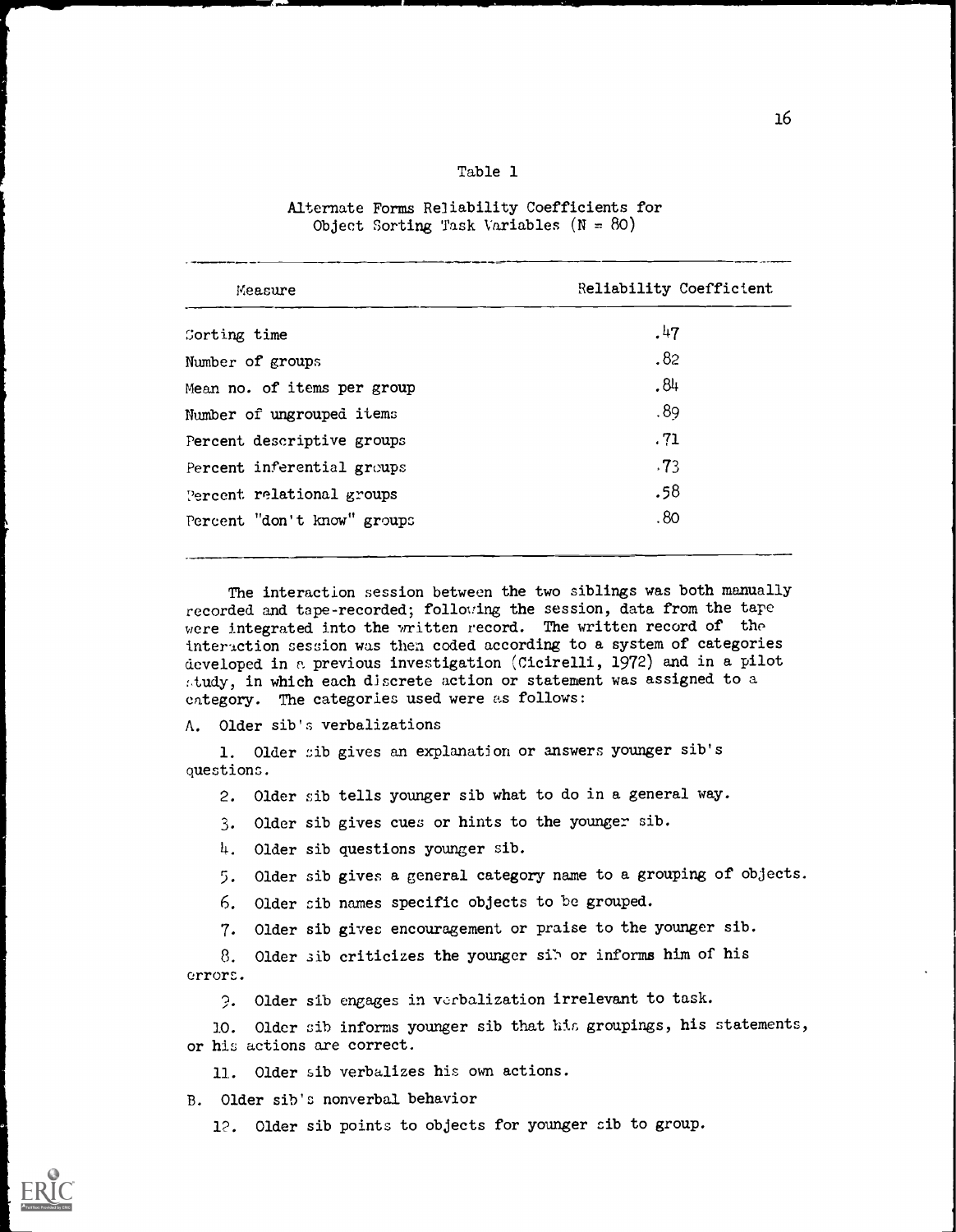17. Older sib adds object(s) to younger sib's grouping.

14. Older sib makes group himself.

15. Older sib makes facial expressions or gestures of encouragement or approval.

16. Older sib makes critical facial expression, hits younger sib, etc.

- 17. Older sib observes younger sib working.
- 18. Older sib re-arranges younger sib's groups.
- C. Younger sib's verbalizations
	- 19. Younger sib verbalizes his actions.
	- 20. Younger sib asks questions or asks for help from older sib.
	- 21. Younger sib accepts directions or help.
	- 22. Younger sib rejects help from older sib or criticizes him.
	- 23. Younger sib engages in verbal behavior irrelevant to the task.
	- $24.$  Younger sib gives older sib directions.
	- 25. Younger sib responds to older sib's question.
- D. Younger sib's nonverbal behavior
	- 26. Younger sib shows objects to older sib.
	- 7. Younger sib accepts older sib's directions or help.
	- P8. Younger sib rearranges a previously made group.

29. Younger sib works independently of older sib. (This implies that older sib is also working independently on the task.)

Two judges working independently coded each of the interaction protocols of the 80 sibling pairs in the "sib" condition, then resolved lny disagreements in coding. A total of 2846 verbalizations and actions were coded; the two judges agreed on 2463. Thus, the percentage of agreement was 86.5%.



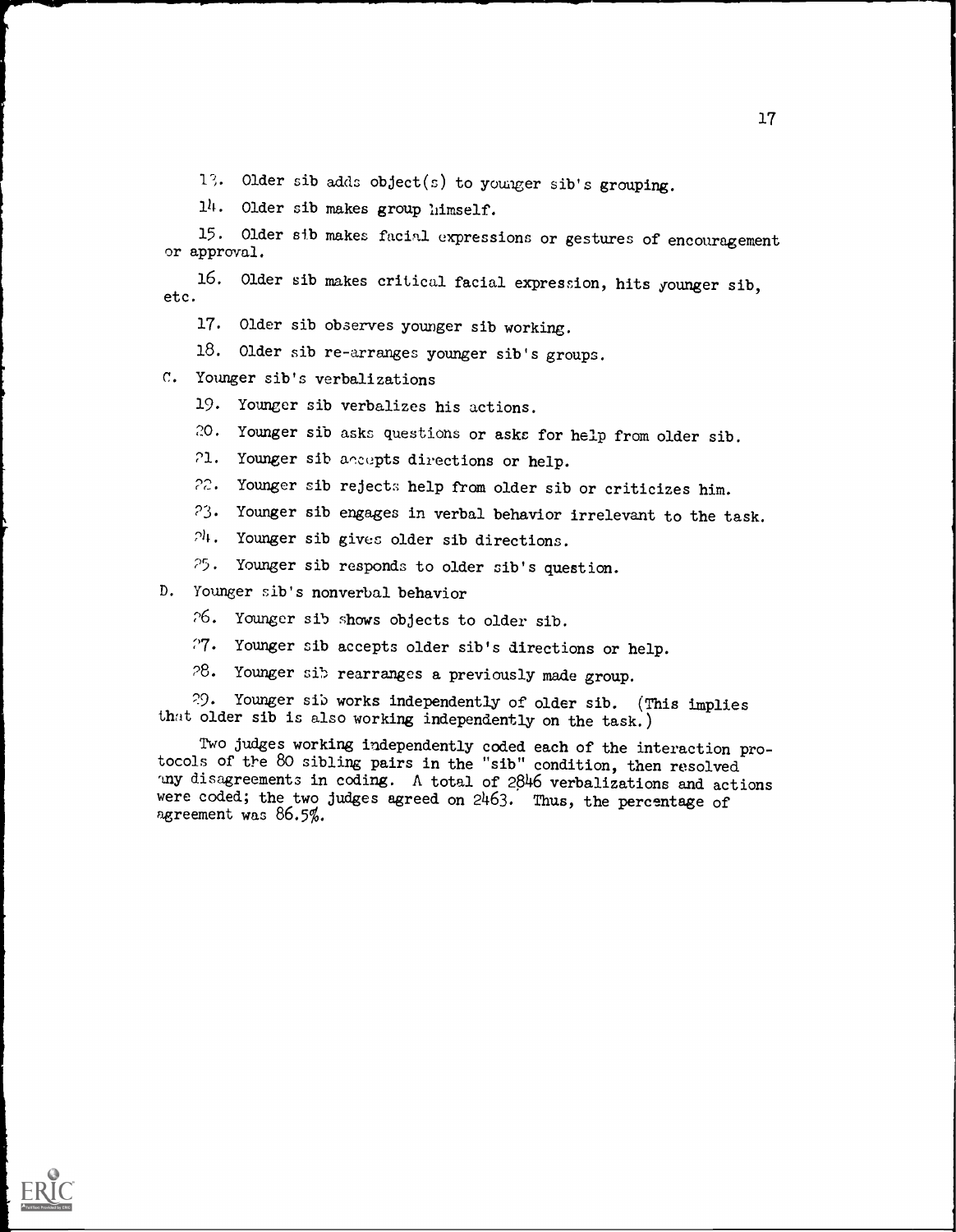**RESULTS** 

### OBJECT SORTING VARIABLES

Means and standard deviations for each of the eight measures obtained in the test administration of the object sorting task are presented in Table 2.

An analysis of variance was carried out for each of the eight variables; these were, of course, not completely independent. Table 3 summarizes those F-tests significant at the .05 level for each of the analyses.

Sorting time. There were no significant main effects in the analysis of variance for sorting time, but three of the interactions were significant; age spacing X sex of the older sib  $(F = 5.23; df = 1.128)$  age spacing X sex of the younger sib ( $F = 7.07$ ; df = 1,128) and experimental treatment X age spacing X grade level  $(F = 7.35; df = 1,128)$ . In the first of these interactions, children with sibs four years older took longer to complete the sorting if the older sib was a girl, while children with sibs two years older took longer to complete the sorting if the older sib was a boy. (See Figure 1.) In the second of these interactions 'Figure 2), boys with sibs two years older took longer to sort than boys with sibs four years older, while girls with sibs four years older took longer to sort than girls with sibs two years older.

The three-way interaction was more complex although, on the average, children in the "sib" condition took longer to sort than children in the "alone" condition. Among children in the "sib" condition, kindergarten children took longer to sort when the sib was four years older, while second grade children took longer to sort when the sib was two years older; among children in the "alone" condition, kindergarten children took longer to sort when the sib was two years older, while second grade children took longer to sort when the sib was four years older (see Figure 3).

It is presumed that a longer sorting time reflects the time needed to form a greater number of groups, or larger groups, or conceptually more complex groupings. To support this, there is a weak, but statistically significant correlation  $(r = .20)$  between sorting time and number of groups. On the other hand, a longer sorting time may mean merely that the child has some difficulty in performing the task; this is given some support by a weak negative correlation ( $r = -.18$ ) between sorting time and the percentage of groups for which the child was unable to provide a reason for grouping.

Number of groups. The analysis of variance for the number of groups resulted in significant main effects for the experimental treatment factor  $(F = 4.01; df = 1,128)$  and for grade level  $(F = 4.97; df = 1, 128)$ , as well as for the grade level X sex of the younger sib interaction  $(F = 4.72; df = 1,128)$  and for the grade level X age spacing X sex of the older sib interaction  $(F = 6.03; df = 1,128)$ .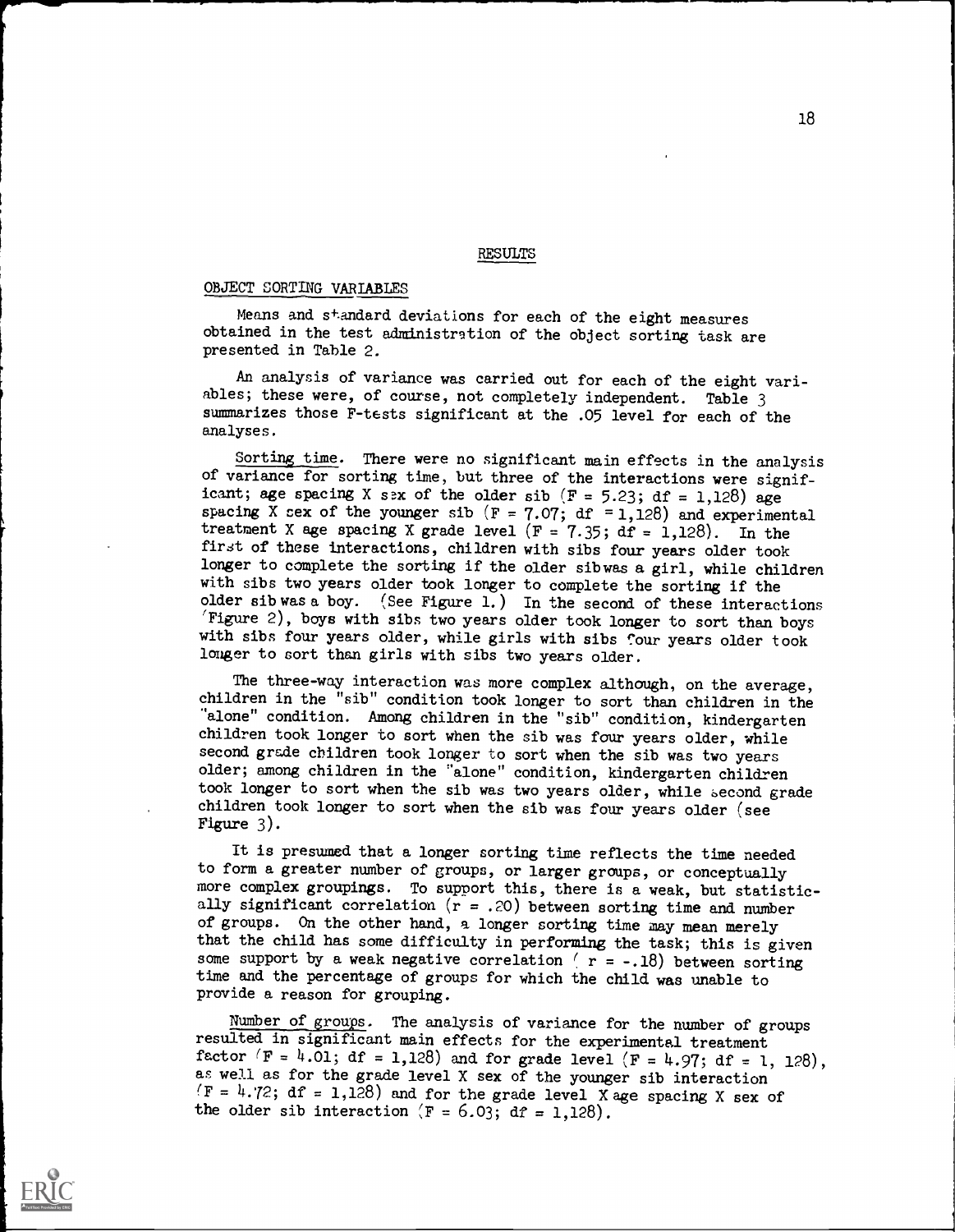# Table 2

 $\ddot{\phantom{a}}$ 

# Means and Standard Deviations of Objeot Sorting Variables

| Variable                   | Mean  | SD    |
|----------------------------|-------|-------|
| Sorting time (minutes)     | 7.36  | 3.25  |
| No. of groups              | 10.64 | 5.80  |
| Items/group                | 3.73  | 4.74  |
| No. ungrouped items        | 19.52 | 14.00 |
| $\%$ Descriptive           | 12.61 | 21.07 |
| $%$ Inferential            | 55.72 | 31.29 |
| % Relational               | 22.80 | 24.87 |
| $\frac{d}{d}$ 'Don't know" | 5.91  | 18.21 |

# Table 3

Summary of Analysis of Variance for Object Sorting Variables

|                                | Source of                                  |                  |          |                  |
|--------------------------------|--------------------------------------------|------------------|----------|------------------|
| Variable                       | Variation                                  | dſ               | MS       | F                |
|                                | AS x SO                                    | ı                | 47.96    | $5.23*$          |
| Sorting time                   | AS x SY                                    | ı                | 64.77    | $7.07**$         |
|                                | E x AS x G                                 | ı                | 67.34    | $7.35**$         |
|                                |                                            | 128              | 9.16     |                  |
|                                | Error                                      |                  |          |                  |
| No. of groups                  | Е,                                         | ı                | 126.02   | $4.01*$          |
|                                | G                                          | ı                | 156.02   | $4.97*$          |
|                                | G x SY                                     | ı                | 148.22   | $4.72*$          |
|                                | AS x G x SO                                | ı                | 189.22   | $6.03*$          |
|                                | Error                                      | 128              | 31.40    |                  |
| Itemc/group                    | E x AS                                     | ı                | 166.00   | $7.57**$         |
|                                | Error                                      | 1 <sup>0</sup> 8 | 22.07    |                  |
| No. ungrouped                  | Е                                          | ı                | 1243.22  | $7.71**$         |
| items                          | G                                          | 1                | 3724.90  | 23.08**          |
|                                | $E \times A$ 3                             | 1                | 1092.02  | $6.76*$          |
|                                | G x SY                                     | ı                | 940.90   | 5.83*            |
|                                | Error                                      | 128              | 161.42   |                  |
| % Descriptive                  | ExG                                        | 1                | 2066.41  | $4.74*$          |
|                                | Error                                      | 128              | 436.45   |                  |
| $%$ Inferential                | G                                          | ı                | 13450.56 | $14.79**$        |
|                                | E x AS x SY                                | ı                | 3970.05  | $4.37*$          |
|                                | Error                                      | 128              | 909.37   |                  |
| $%$ Relational                 | CO X SY                                    | 1                | 5822.40  | $4.07*$          |
|                                | Error                                      | 128              | 644.67   |                  |
| $\frac{1}{\beta}$ "Don't know" | G.                                         | ı                | 3010.22  | $8.80**$         |
|                                | Error                                      | 128              | 342.17   |                  |
|                                | *Significant at the .05 level              |                  |          |                  |
|                                | xy <sub>Significant</sub> et the .01 level |                  |          | والمستمر المراقب |

 $Y'Signification$  at the .01 level<br>Note:  $E =$  experimental treatment; AS = age sp^cing; G = grade level;  $SO = \text{sex of older cib}; \; SY = \text{sex of younger sib}$ 

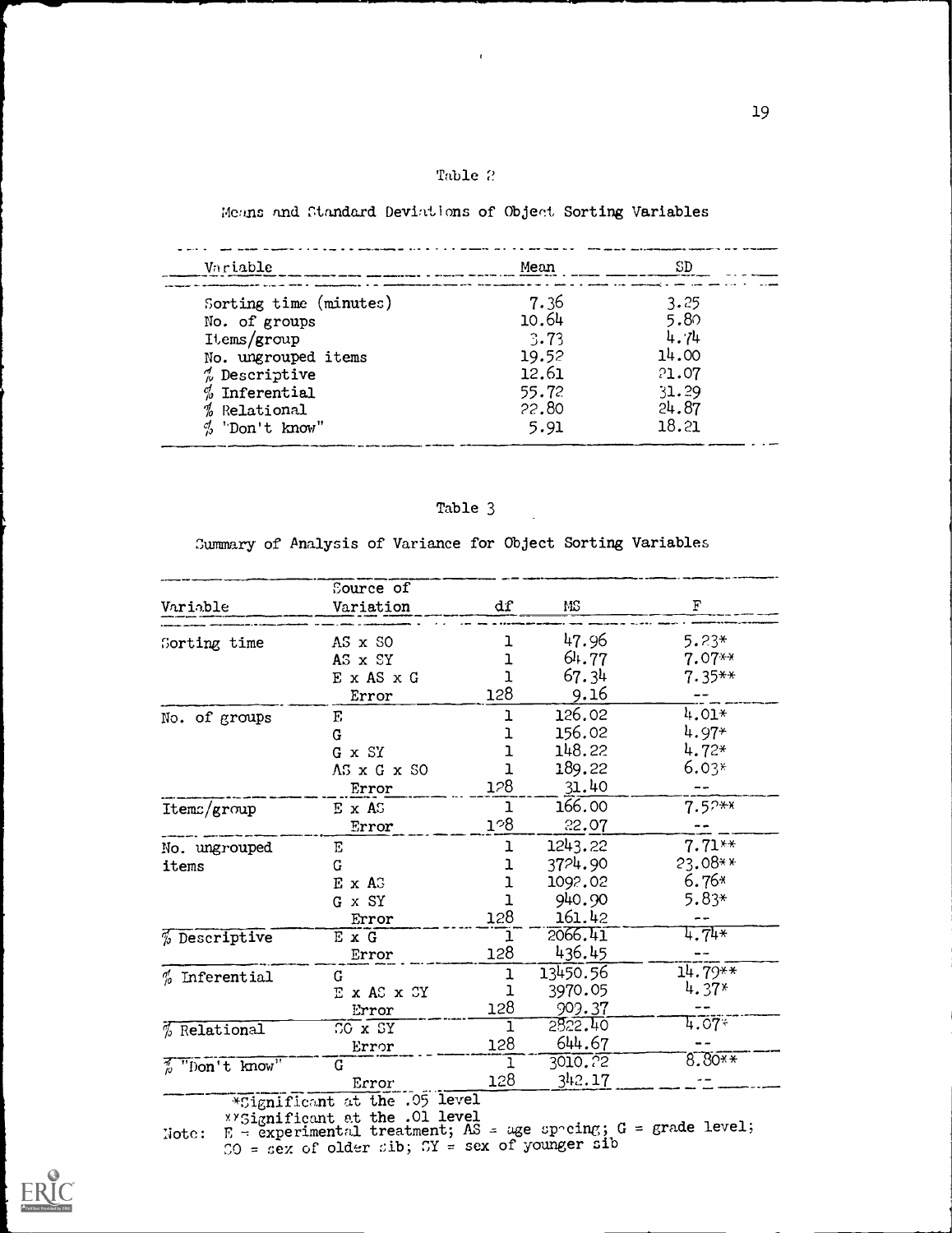

Fig. 1. Children's sorting time as a function of sex of older sib, for age spacings between sibs of two and four years.



between sibs of two and four years.

20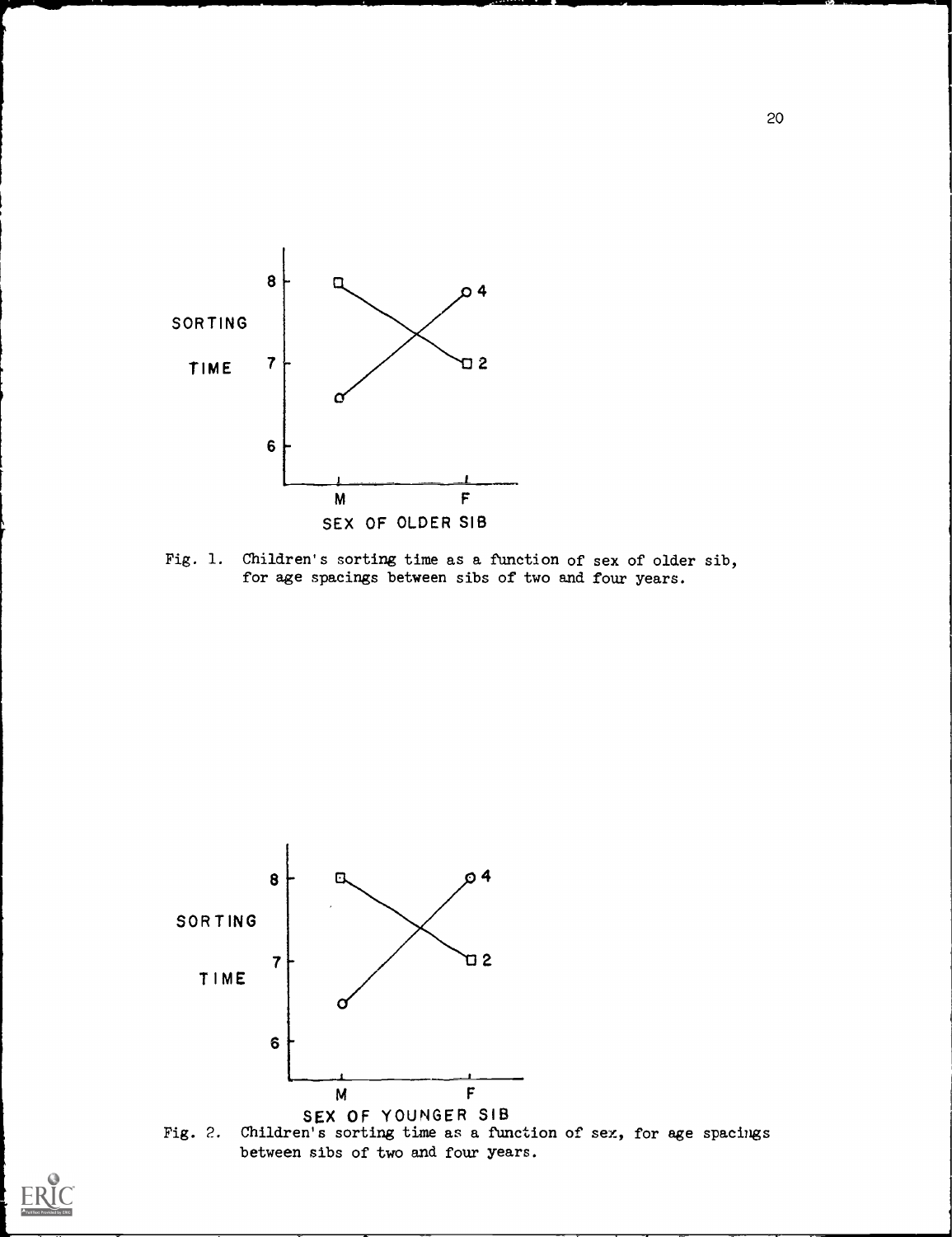

Fig. 3. Sorting time of children in kindergarten and grade two as a function of age spacing between sibs, presented for children in "sib" and "alone" conditions.



Fig. 4. Number of groups formed by boys and girls as a function of grade level.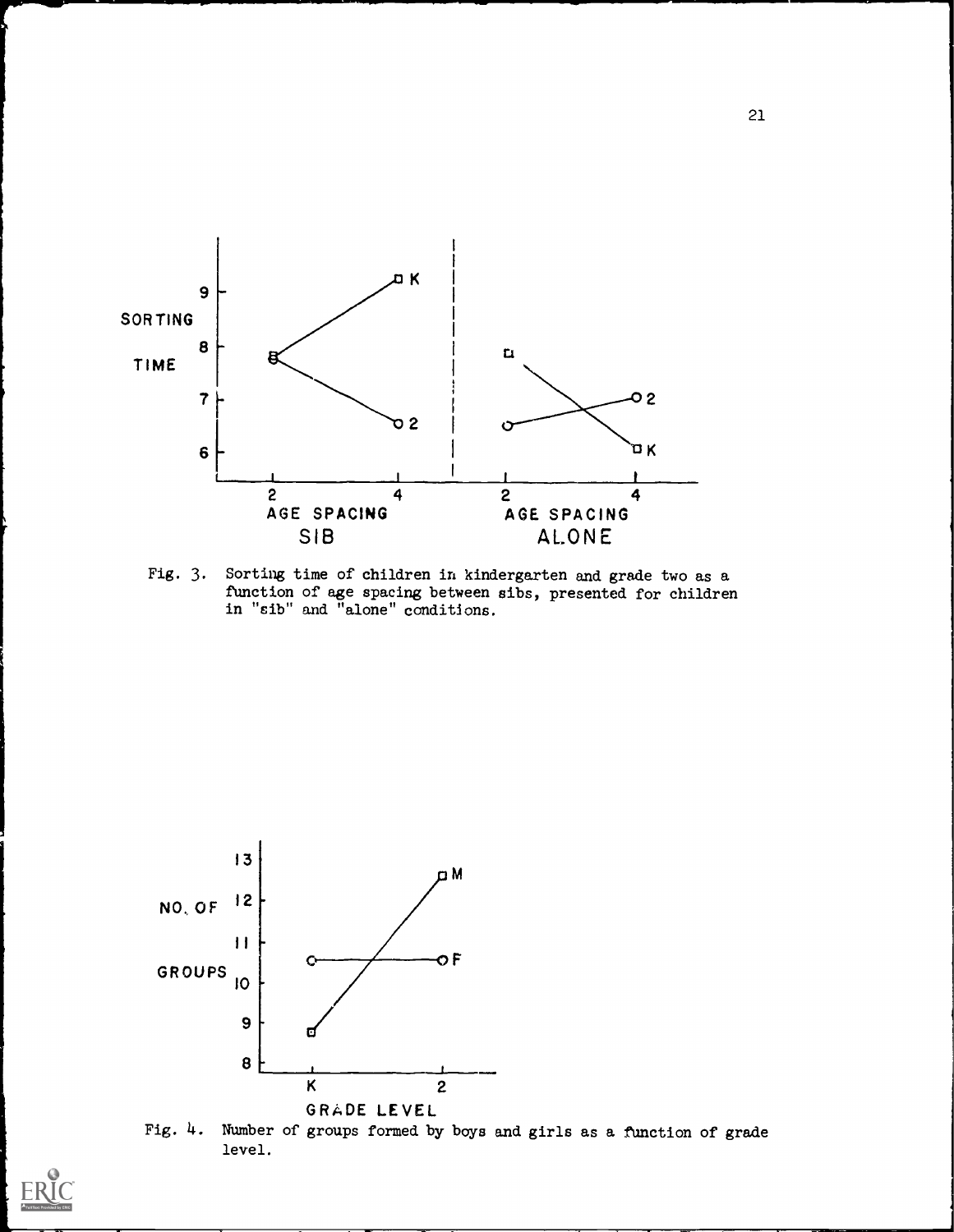In the main effect for the experimental treatment factor, the children in the "sib" condition made more groups  $(M = 11.52)$  than did children in the "alone" condition  $(M = 9.75)$ .

While there was a significant main effect for grade level, indicating that second grade children made more groups than kindergarten children, this must be qualified considering the interactions involving the grade level factor. In the grade level X sex of younger sibling interaction, second grade boys made more groups than kindergarten boys, but second grade girls made no more groups than did kindergarten girls. Viewing the same interaction in another way, at kindergarten level, girls made more groups than boys, while at second grade level, boys made more groups than girls (see Figure  $4$ ).

For the three way interaction, among children with older sisters, second graders made more groups than kindergartners when their sibs were four years older but not when their sibs were only two years older; among children with older brothers, second graders made more groups than kindergartners at both age spacings (see Figure 5).

Number of items per group. There were no significant main effects in the analysis for the number of items per group, but the experimental treatment X age spacing interaction was significant (F = 7.52; df = 1,128). Among children with sibs four years older, those in the "sib" condition made larger groups than those in the "alone" condition, but among children with sibs two years older, those in the "sib" condition made smaller groups than those in the "alone" condition. (See Figure 6.)

Number of ungrouped items. The analysis of variance for the number of ungrouped items resulted in significant main effects for the experimental treatment factor  $(F = 7.71; df = 1,128)$  and for grade level  $(F = 23.08; df = 1,128)$ , and in significant interaction effects for the experimental treatment X age spacing interaction (F = 6.76; df = 1,128) and for the grade level X sex of younger sib interaction  $(F = 5.83)$ ;  $df = 1,128$ .

On the average, children in the "rib" condition  $(M = 16.7)$  left fewer items ungrouped than children in the "alone" condition  $(M - 2.3);$ however, this finding is qualified by the interaction with age spacing. Among children with sibs four years older, those in the "sib" condition left fewer items ungrouped than those in the "alone" condition, while 'among children with sibs two years older, there was little difference between those in the "sib" and the "alone" condition. (See Figure 7.)

On the average, children in second grade left fewer items ungrouped ( $V = 14.7$ ) than did kindergarten  $\bigcirc$  Let  $M = 24.4$ ); however, the interaction of grade level with  $r(x)$  of the younger child qualified this result. Among kindergarten children, boys left more objects ungrouped than did girls, while among second grade children, girls left more objects ungrouped than did boys. (See Figure 8.)

Percent of descriptive categories. There were no significant main effects in the analysis of variance for the percentage of descriptive categories, but there was a significant experimental treatment X grade level interaction  $(F = 4, 74; df = 1,128)$ . Among kindergarten children, those in the "alone" condition used a higher percentage of descriptive categories than thore in the "sib" condition, while among second grade children there was little different between the two conditions. (See Figure 9.)

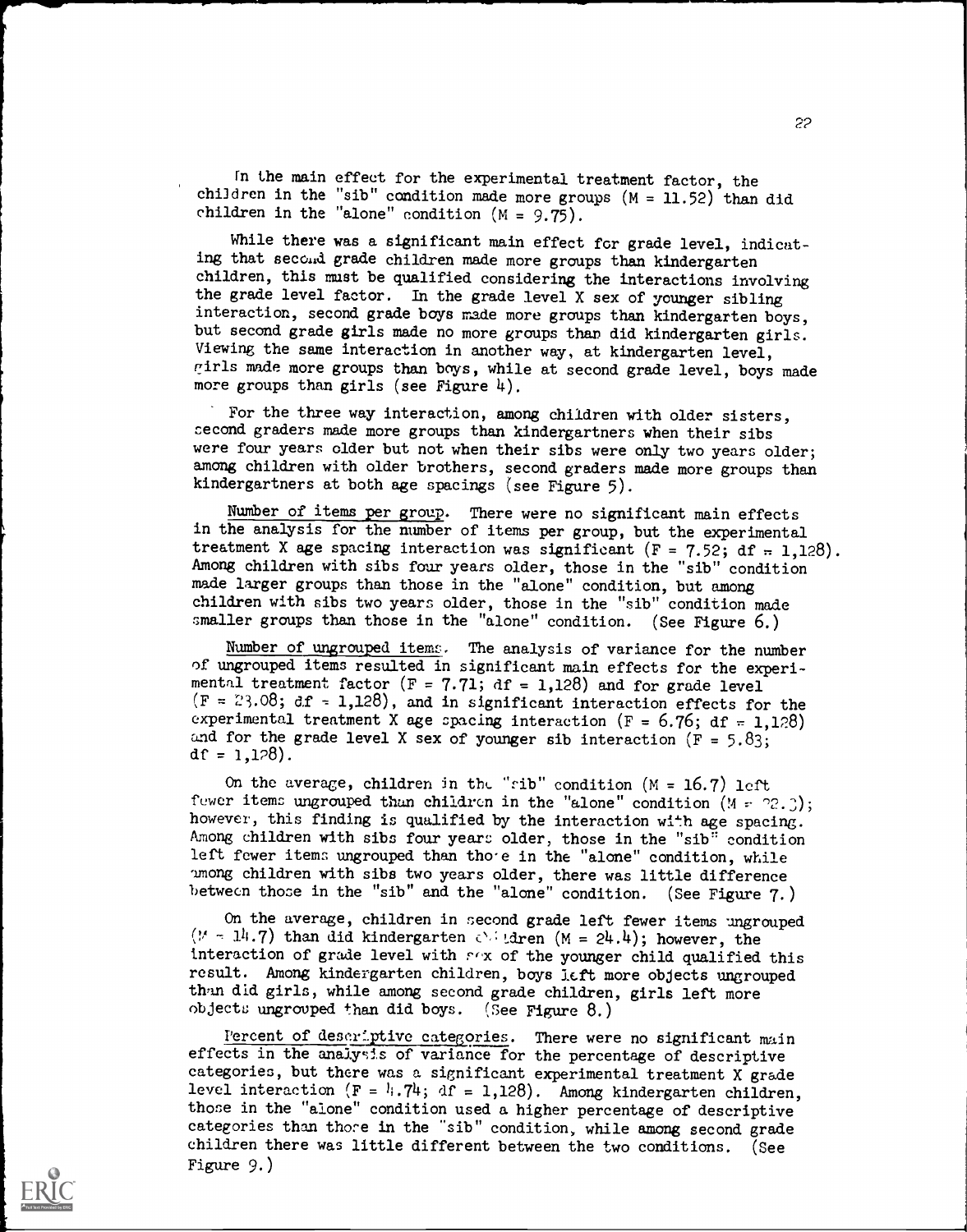

Fig. 5. Number of groups formed by children in kindergarten and grade two as a function of age spacing between sibs, presented for children with male and female sibs.





23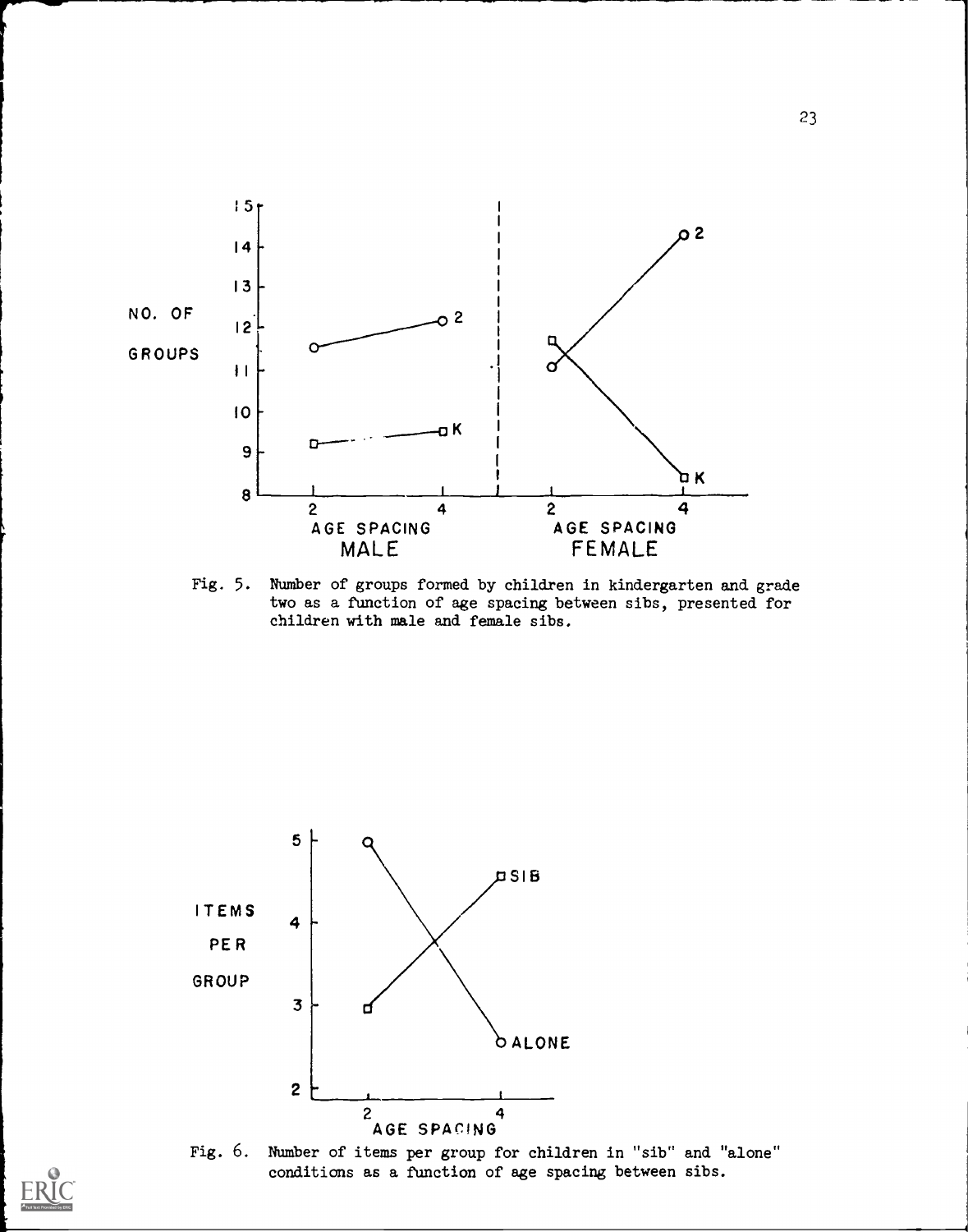

Fig. 7. Number of items left ungrouped by children as a function of experimental treatment, for age spacings between sibs of two and four years.



Fig. 8. Number of items left ungrouped by boys and girls as a function of grade level.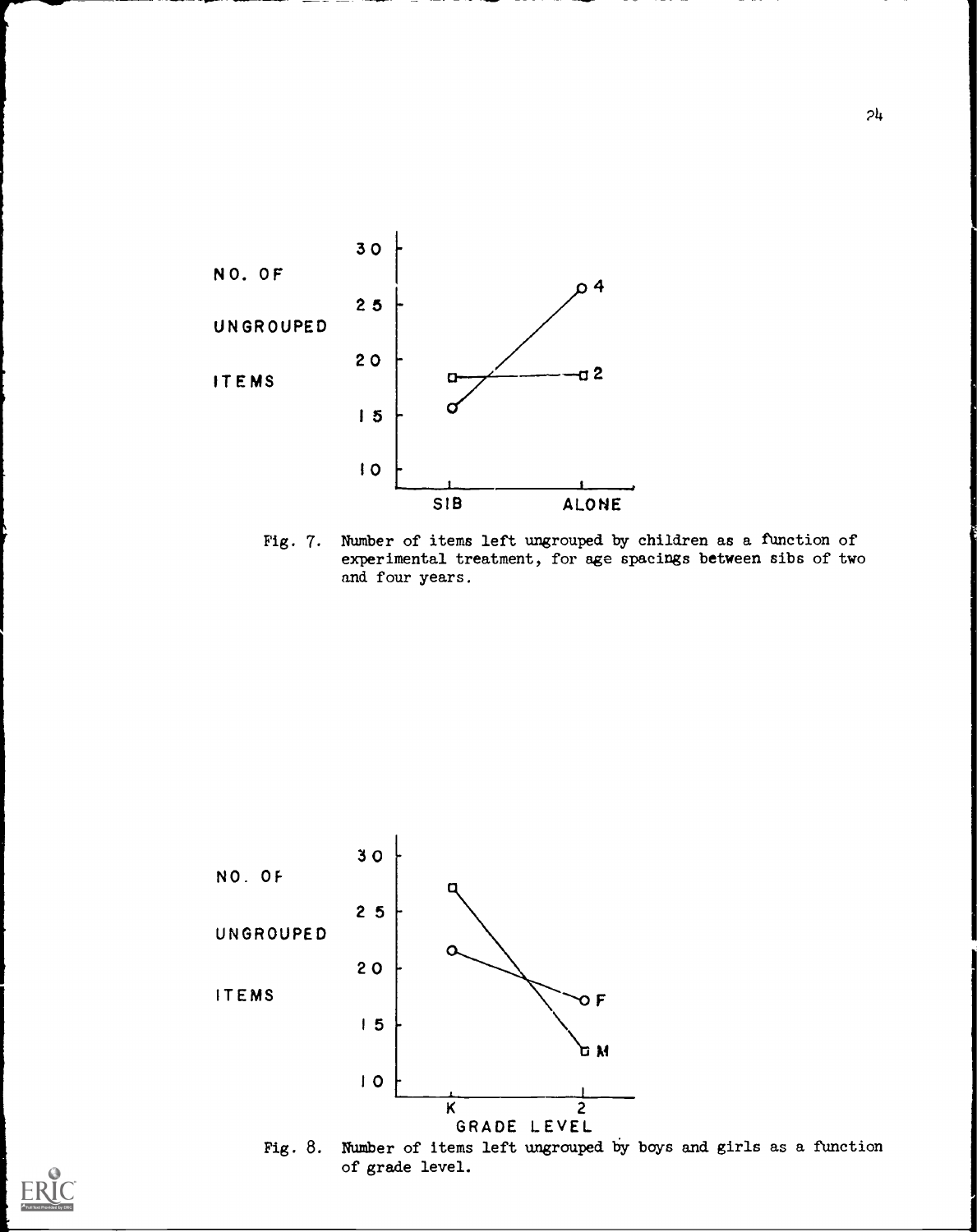

Fig. 9. Percent of descriptive categories used by children in "sib" and "alone" conditions as a function of grade level.



25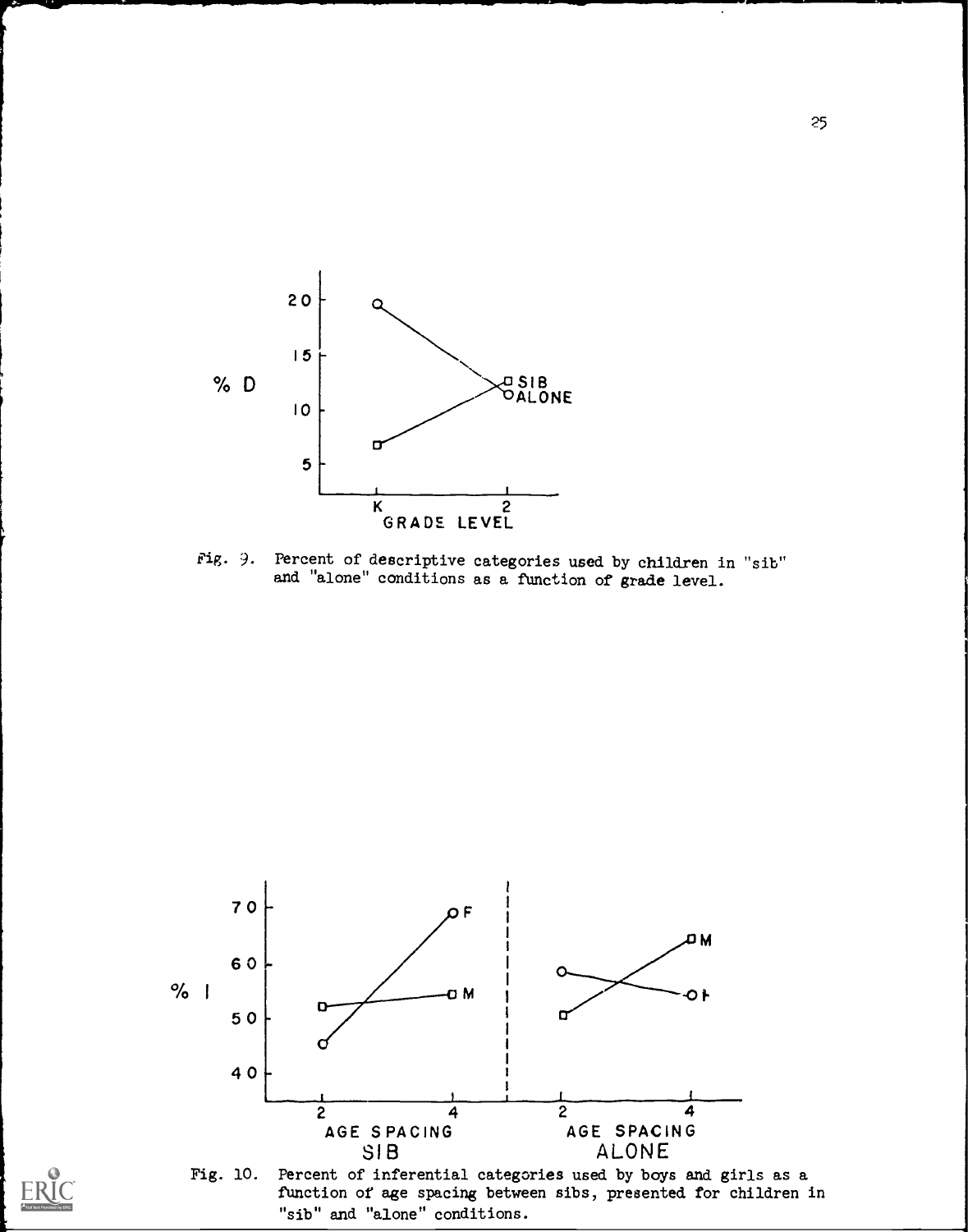Icreent of inferential categories. In the analysis of rariance for the percent of inferential categories, there was a significant main effect for grade level  $(F = 1^h \cdot 72; \text{ d}f = 1,128)$  and a significant effect for the experimental treatment X age spacing X sex of the younger sib interaction  $(F = 4.37; df = 1,128)$ .

In the main effect for grade level, second grade children used a greater percentage of inferential categories  $(N = 64.9%)$  than did kindergarten children  $(M = 46.6\%)$ .

In the three-way interaction, among children in the "sib" condition, girls used a higher percentage of inferential categories than boys when the sibs were four years older, but boys used a higher percentage than girls when the sibs were two years older; among children in the "alone" condition, these relationships were reversed. (See Figure 10.)

Percent of relational categories. In the analysis of variance for the percent of relational categories, there were no significant main effects, but there was a significant interaction between the sex of the clder sib and the sex of the younger sib  $(F = 4.07; df = 1,128)$ . Boys with older sisters used a greater percentage of relational categories  $(M = 25.5\%)$  than did boys with older brothers  $(M = 17.1\%)$ , while girls with older brothers used a greater percentage of relational categories  $(M = 28.5\%)$  than did girls with older sisters  $(M = 20.2\%)$ . (See Figure 11.) Viewed in another way, children with opposite sex siblings used a greater percentage of relational categories ( $M = 27 \, \mathcal{O}_k$ ) than did children with same sex siblings  $(M = 18.6\%)$ .

Percent of "don't know" categories. In the analysis of variance, there was a -ignificant main effect of grade level (F = 8.80; df = 1,128). Kindergarten children had a higher percentage of groupings in the "don't know" category  $(M = 10.2%)$  than second grade children  $(M = 1.6%)$ .

### SIB INTERACTION VARIABLES

The measures of the interaction between the two sibs were cor related with the object sorting variable.. These correlations are presented in Table 4.

Sorting time was found to be significantly related to the following interaction behaviors of the sibs: older sib tells the younger sib (in a general way) what to do, older sib adds object(s) to younger sib's grouping, older sib makes groups himself, and younger sib accepts directions or help (nonverbal).

The number of groups formed was negatively related to the following behaviors of the older sib: older sib gives cues or hints, older sib questions younger sib, and older sib gives encouragement or praise. However, the number of groups was positively related to the older sib's nonverbal expressions or gestures of encouragement.

Number of items per group was not related to any of the sib interaction variables. However, the number of ungrouped items was significantly related to the following: younger sib verbalizes his actions (negative correlation), and younger sib working independently (negative correlation).



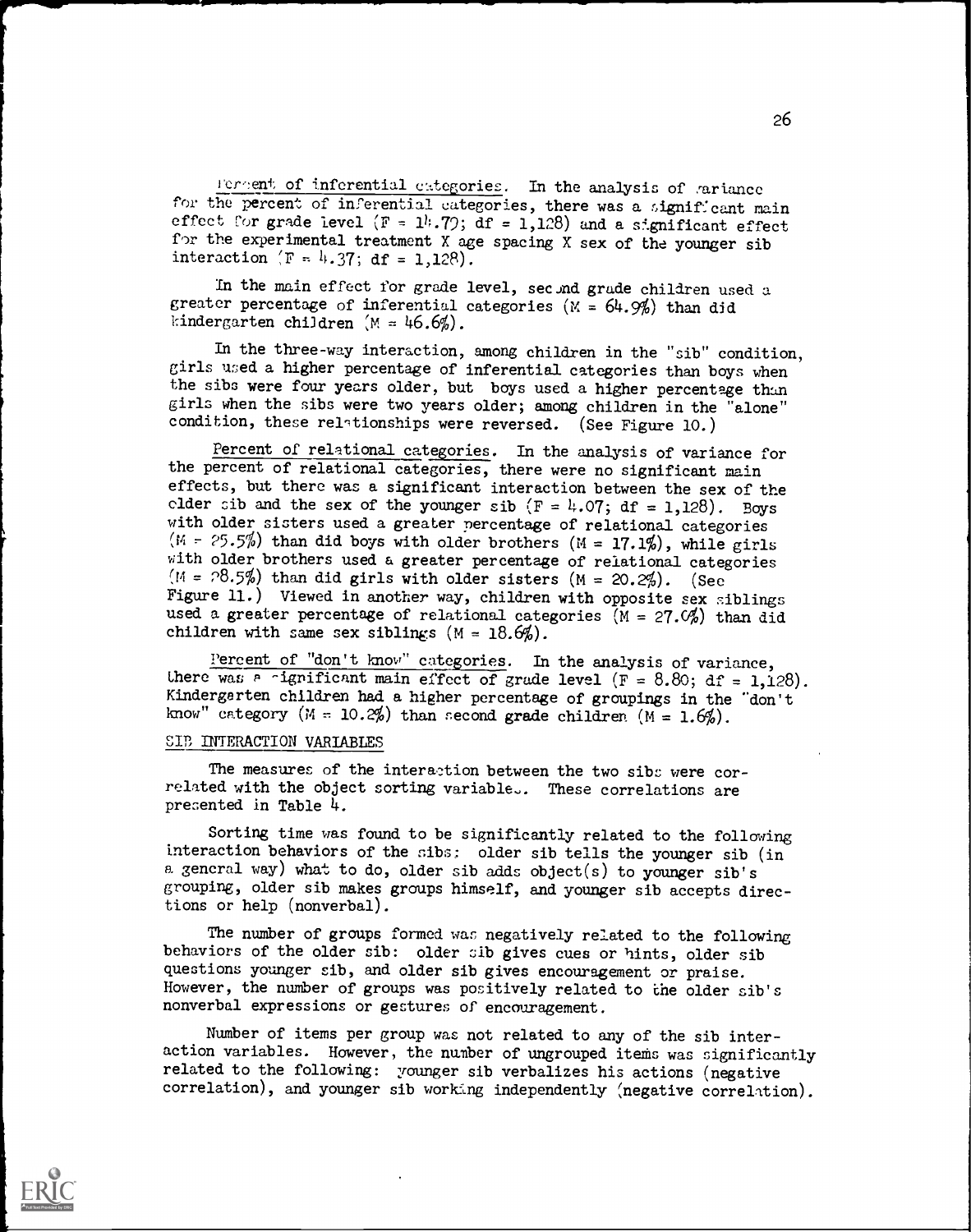

Fig. 11. Percent of relational categories used by boys and girls as a function of sex of older sib.

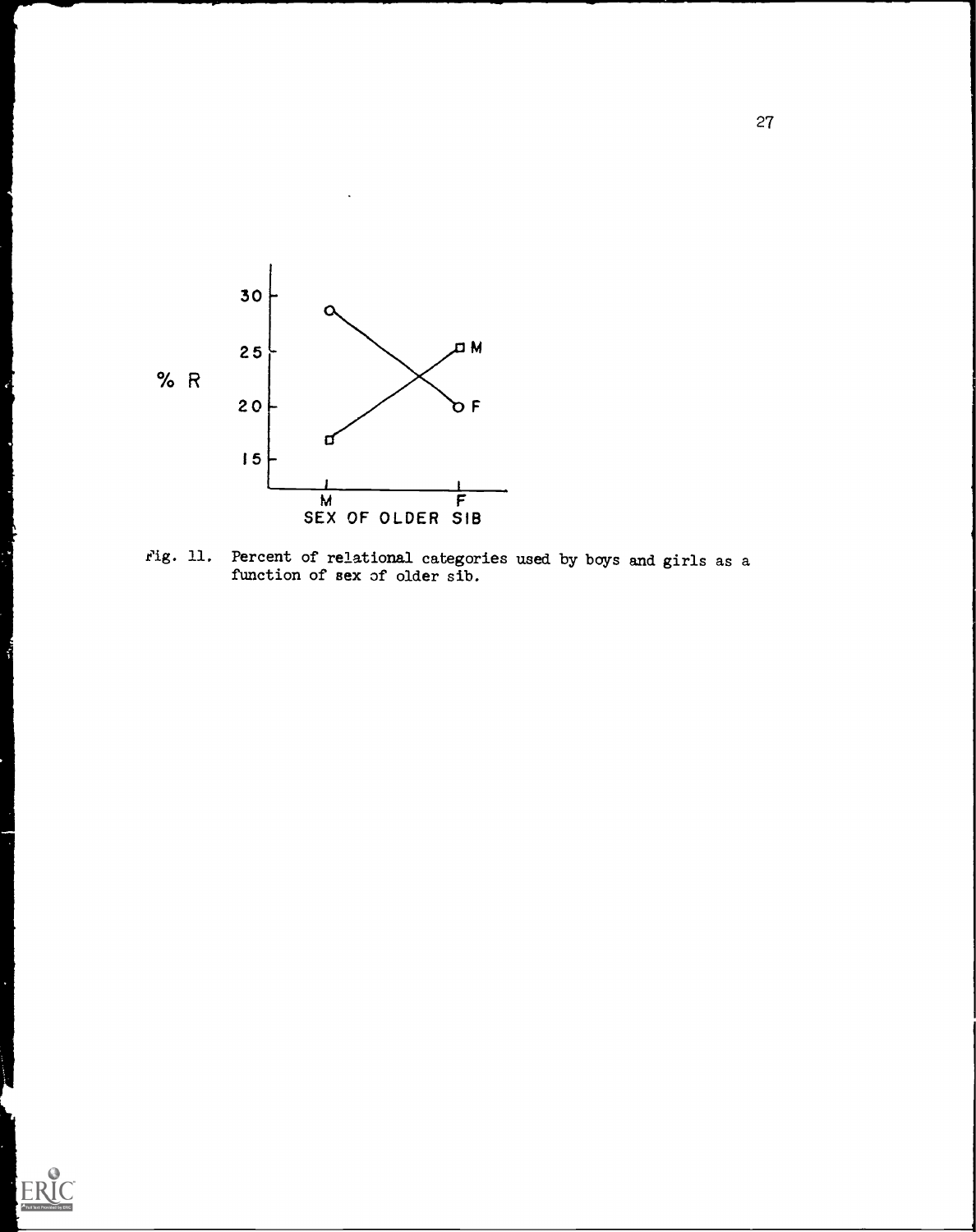

# Table 4<br>Correlations of Sib Interaction Variables with Object<br>Sorting Variables and Sibling Structure Factors

|             |           |                        |                                                                              |                |                  |                |                    |                  |              |                        |                   |                        |                  |               |              |               |                 |            |                |                   |                   |                                 |                   |             |                   |                    |                   |                     |                     | 田<br>11                   |                                                |                                  |  |  |
|-------------|-----------|------------------------|------------------------------------------------------------------------------|----------------|------------------|----------------|--------------------|------------------|--------------|------------------------|-------------------|------------------------|------------------|---------------|--------------|---------------|-----------------|------------|----------------|-------------------|-------------------|---------------------------------|-------------------|-------------|-------------------|--------------------|-------------------|---------------------|---------------------|---------------------------|------------------------------------------------|----------------------------------|--|--|
|             |           |                        | ၛ <u>ြိုင်္ဂီး</u><br>ဗြိုင်္ဂီးဆီအေရ အေန မူ ဒုံမှ အေန အဆံ့ မေ အေန အဆံ့အ အေန |                |                  |                |                    |                  |              |                        |                   |                        |                  |               |              |               |                 |            |                |                   |                   |                                 |                   |             |                   |                    |                   |                     |                     | sorting                   | cate<br>. of                                   |                                  |  |  |
|             |           |                        | <u>ႜ</u> ၜႜ႞ၔၟၣၛၟၯၟၯၟၯၟၣၛၣၛၯၟၣၣၛၟၣၣၛၯၟၯၟၯၟၣၣၣၣၣၣၣ                            |                |                  |                |                    |                  |              |                        |                   |                        |                  |               |              |               |                 |            |                |                   |                   |                                 |                   |             |                   |                    |                   |                     |                     |                           | iptive<br>percent                              |                                  |  |  |
|             |           |                        | <u>ႜၛၯၙ</u> ၣၜၜၟၓၟၯၟၜၟၟၟၣၟၣၟၣၛၟၯၟၯၟၯၟၯၟၯၟၯၟၯၟၯၟၯၟၯၟၯၟၣၯ                      |                |                  |                |                    |                  |              |                        |                   |                        |                  |               |              |               |                 |            |                |                   |                   |                                 |                   |             |                   |                    |                   |                     |                     | ದ<br>೧                    |                                                | ents                             |  |  |
|             |           |                        | <sub>열</sub> 음쿠 꾸다꾸꾸옹쿠옹요 디쿠 꾸우 후 동종 총 후 후 누옹왕 리 두 두리 리                       |                |                  |                |                    |                  |              |                        |                   |                        |                  |               |              |               |                 |            |                |                   |                   |                                 |                   |             |                   |                    |                   |                     |                     | spacing;                  | centc                                          | $\mathfrak{c}$ oe $\mathfrak{f}$ |  |  |
|             |           |                        | <u>ုး</u> တြင်း ယမ္း ၁၉ မြန္မာ ၁၉ မြန္မာ ၁၉ မြန္မာ ၁၉ မြန္မာ ၁၉ မြန္မာ မို႔  |                |                  |                |                    |                  |              |                        |                   |                        |                  |               |              |               |                 |            |                |                   |                   |                                 |                   |             |                   |                    |                   |                     |                     | age                       | <b>go</b>                                      | g                                |  |  |
|             |           |                        | ဦြင်္ခ ၀ွင္တ ႕ ၀ွင္ ၀ွင္ ၀ွင္ ၀ွင္တ ၁၀ွင္ ႕ ၃ ၀ွင္ ၁ ၀ွင္ ၀ွင္ ၀ွင္ ၁၀ွင္    |                |                  |                |                    |                  |              |                        |                   |                        |                  |               |              |               |                 |            |                |                   |                   |                                 |                   |             |                   |                    |                   |                     |                     |                           | level; AS<br>items; %D<br>relational           | correla                          |  |  |
|             |           |                        | <u>ႜၛ</u> ႝၣၣၛၟၟၣၣၛၟၯၣၣၣၣၣၣၜၛၯၟၣၣၣၣၣၣၣၣၣၣၣၣၣၣၣၣ                              |                |                  |                |                    |                  |              |                        |                   |                        |                  |               |              |               |                 |            |                |                   |                   |                                 |                   |             |                   |                    |                   |                     |                     |                           |                                                | $\overline{a}$                   |  |  |
|             |           |                        | <u>ႜ</u> ႜႋ႞ၜၑၟၟၣၛၟၣၜႝၜၟၣၯၟၣၯၟၣၯၟၣၣၣၣၣၣၣၣၣၣၣၣၣၣၣၣၣ                           |                |                  |                |                    |                  |              |                        |                   |                        |                  |               |              |               |                 |            |                |                   |                   |                                 |                   |             |                   |                    |                   |                     |                     | $G = grad$ e<br>ungrouped | $\frac{1}{\sigma}$                             | from                             |  |  |
|             |           |                        | အျဲ88881588815888596957688550898596989                                       |                |                  |                |                    |                  |              |                        |                   |                        |                  |               |              |               |                 |            |                |                   |                   |                                 |                   |             |                   |                    |                   |                     |                     | ä                         | mear<br>p                                      | ted<br>员                         |  |  |
|             |           |                        |                                                                              |                |                  |                |                    |                  |              |                        |                   |                        |                  |               |              |               |                 |            |                |                   |                   |                                 |                   |             |                   |                    |                   |                     |                     | der                       |                                                | been                             |  |  |
|             |           |                        |                                                                              |                |                  |                |                    |                  |              |                        |                   |                        |                  |               |              |               |                 |            |                |                   |                   |                                 |                   |             |                   |                    |                   |                     |                     | မ္မ                       |                                                | have                             |  |  |
|             |           |                        | ႜႜၐႝၣၜၟၯၟၣၜၟၣၣၣၛၣၣၯၟၣၣၣၣၣၣၣၣၣၣၣၣၣၣၣၣၣၣ                                       |                |                  |                |                    |                  |              |                        |                   |                        |                  |               |              |               |                 |            |                |                   |                   |                                 |                   |             |                   |                    |                   |                     |                     |                           |                                                | points                           |  |  |
|             |           |                        |                                                                              |                |                  |                |                    |                  |              |                        |                   |                        |                  |               |              |               |                 |            |                |                   |                   |                                 |                   |             |                   |                    |                   |                     | 5<br>$.05$ lev      | ō<br>sib;                 | $T/G = 1$ tems<br>c of inferent                | Decimal                          |  |  |
|             |           | ಕೆ                     |                                                                              | name           |                  |                |                    | verbalization    | group        |                        |                   |                        |                  | encouragement |              |               | groups          | action     |                |                   |                   | 23.Y's irrelevant verbalization |                   |             |                   | È                  |                   |                     |                     | sex of younger            |                                                |                                  |  |  |
|             |           | o<br>4                 |                                                                              | gives category | names objects    |                |                    |                  |              | 11.0 verbalizes action | points to objects | 13.0 adds to Y's group |                  |               | criticism    |               |                 |            | asks questions | accepts direction |                   |                                 | gives O direction | $\circ$     | shows object to O | accepts direction, | rearranges groups | works independently | *Significant at the | of groups;                | percent                                        | categories.                      |  |  |
| Interaction | Variables | tells what<br>explains | gives cues<br>questions Y<br>gives                                           |                |                  | encourages     | criticizes         | 9.0's irrelevant | Confirms Y's |                        |                   |                        | 14.0 makes group | 15. Nonverbal | 16.Nonverbal | 17.0 wardines | 18.0 rearranges | verbalizes |                |                   | 22.Y rejects help |                                 |                   | responds to |                   |                    |                   |                     |                     | ll<br>$\Omega$            | H                                              | don't know"                      |  |  |
|             |           | o.c<br>$\frac{0}{1}$   | $\frac{0}{1}$                                                                | $\ddot{\cdot}$ | $\ddot{\circ}$ . | $\ddot{\cdot}$ | $\frac{0}{\infty}$ |                  | 0.01         |                        | 12.0              |                        |                  |               |              |               |                 | 19.Y       | <b>ZO.Y</b>    | 21.Y              |                   |                                 | 24.Y              | 25.Y        | 26.Y              | 27.Y               | 28.1              | P.                  |                     | Note:                     | $\frac{40}{\pi}$ = no. $\frac{01}{\sqrt{2}}$ . |                                  |  |  |
|             |           |                        |                                                                              |                |                  |                |                    |                  |              |                        |                   |                        |                  |               |              |               |                 |            |                |                   |                   |                                 |                   |             |                   |                    |                   |                     |                     |                           |                                                |                                  |  |  |

 $28$ 

Ford to

**ASSESS**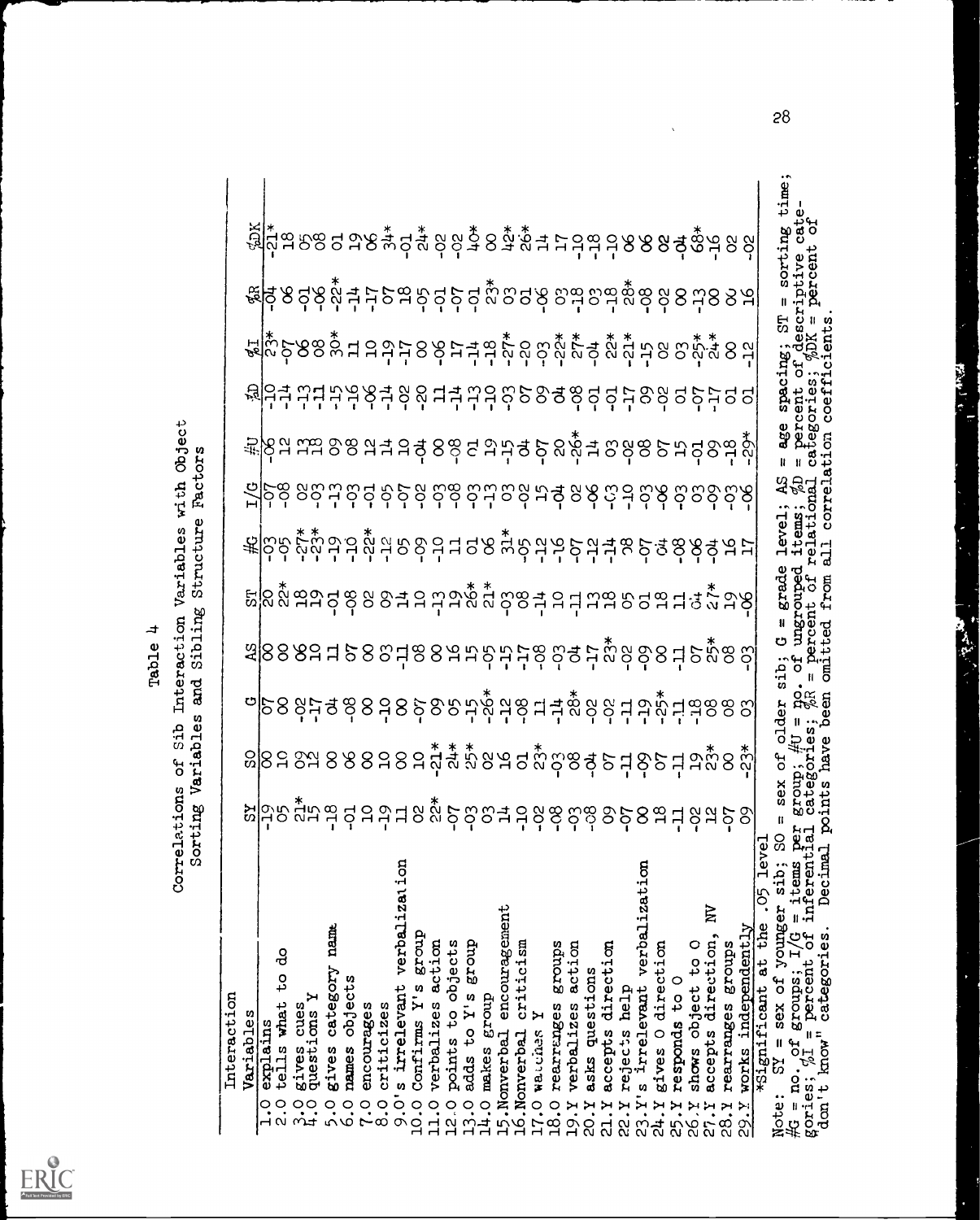The percentage of descriptive categories was not significantly related to any of the sib interaction variables.

The percentage of inferential categories was positively related to the following: older sib gives explanation or answers questions, older sib gives general category name, younger sib verbalizes his actions, younger sib accepts directions or help (verbal), and younger sib accepts directions or help (nonverbal). The percent of inferential categories was negatively correlated with the following: older sib's nonverbal expressions or gestures of encouragement, older sib rearranges groups, younger sib rejects older sib's help, and younger sib shows objects to older sib.

The percentage of relational groupings was positively related to older sib making groups himself, younger sib rejecting older sib's help, and negatively related to the older sib giving a general category name.

The percentage of "don't know" categories was negatively related to the older sib giving explanation or answering questions and positively related to the following behaviors: older sib criticizes younger sib or informs him of his errors, older sib confirms younger sib's groups, older sib adds to younger sib's grouping, older sib makes expressions or gestures of encouragement, older sib makes critical expression or hits, and younger sib shows objects to older sib.

Point-biserial correlations were computed between the sex of the younger child, sex of the older child, grade level, and age spacing and the sib interation variables. These are also reported in Table  $4$ .

Sex of the younger sib was significantly related to two of the older sib's behaviors, such that the older sib showed a greater tendency to give cues or hints and to verbalise his actions when the younger sib was a girl.

Sex of the older wib was related in such a way that older sisters ;hewed a greater tendency to point to objects for grouping, add objects to the younger sib's grouping, and to observe the younger sib working, while older brothers showed a greater tendency to verbalize their actions. The younger sibling was more likely to accept direction (nonverbal) when the older sib was a girl, and was more likely to work independently of the older sib when the older sib was a boy.

In regard to grade level, the older sib was more likely to make groups himself when the younger sib was of kindergarten age rather than s second grader. The kindergarten child was more likely to give directions to the older sib, and the second grade child showed a greater tendency to verbalize his actions than did the kindergarten child.

Age spacing was significantly correlated with the younger sib's acceptance of directions or help from the older sib (either verbal or nonverbal); the younger sib showed a greater tendency to accept direction when the older sib was four years older rather than only two years older.

In order to further study the relationship of the four sibling structure factors to the sib interaction variables, a 2 X 2 X  $>$  X  $>$  analysis of variance was carried out for sixteen of the sib interaction variables. (Variables were selected for analysis if their menns were greater than one.) In general, the findings replicated the results of the correlational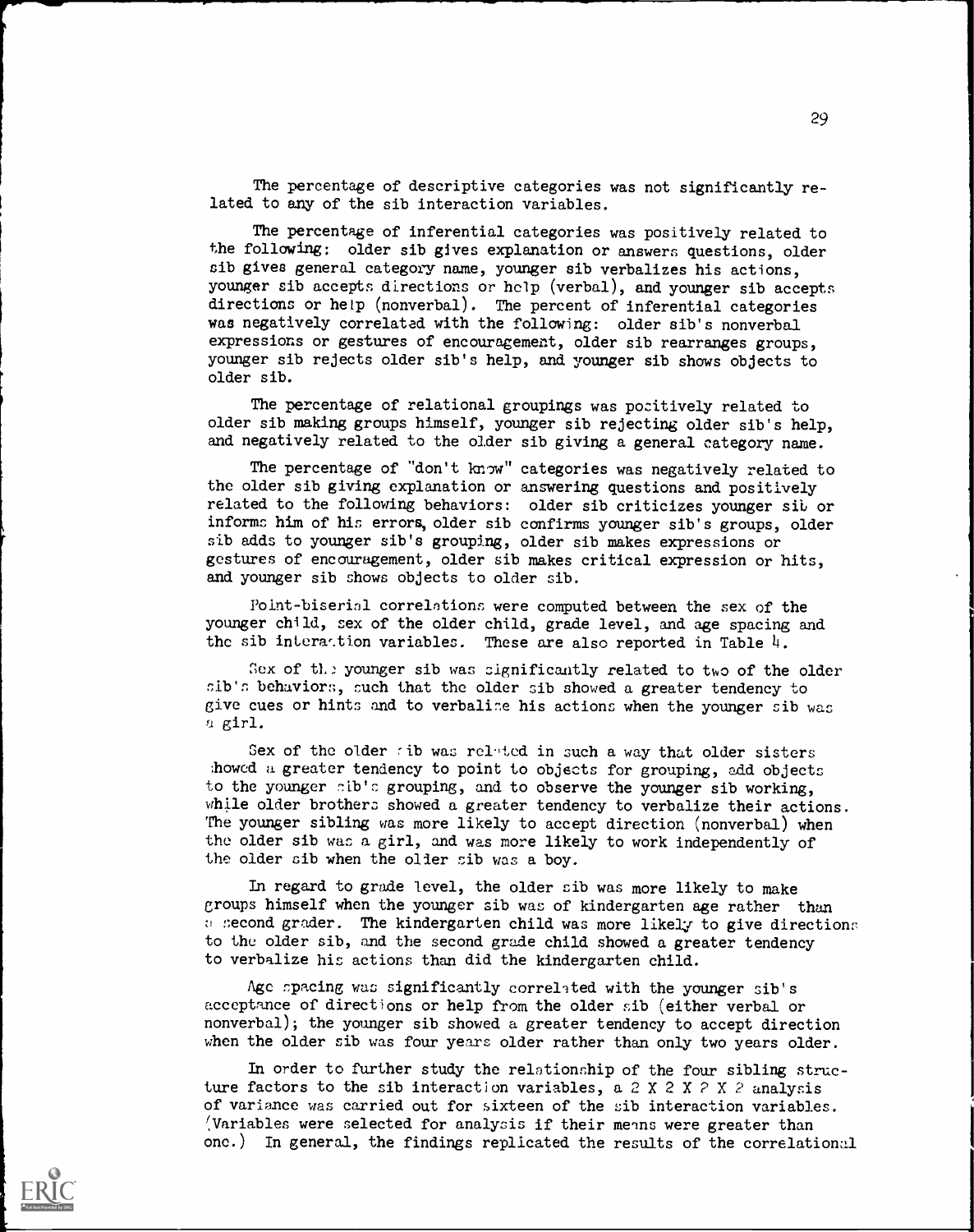anolysis, but there were significant interactions in five of the analyne::.

In the analysis for the variable "Older sib gives category name," there wan a significant age spacing X grade level X sex of younger sib interaction  $(F - h.08; df 1, 6h)$ .

In this interaction, among kindergarten children, when sibs were four years older they gave category names more often when the younger sib was a boy than when he was a girl while when sibs were two years older, there was little difference in naming of categories for boys or for girls; among second grade children, when sibs were two years older they gave category names more often when the younger sib was aboythanwhen he was a girl while when sibs were four years older there was little difference in naming of categories for boys or for girls. Sibs who are four years older than kindergarten children and sibs who are two years older than second grade children are themselves in fourth grade; thus, one can say that when older sibs were in fourth grade they gave category names more often for boys than for girls, while for older sibs in second grade or in sixth grade, there was little difference in naming of categories for boys or for girls.

In the analysis of variance for the variable "Older sib names objects for grouping," there was a significant interaction between grade level and sex of the younger sib  $(F = 5.80; df = 1,64)$ . Older sibs of kindergartners named objects for grouping more frequently for boys than for girls, while older sibs of second gladers named objects more frequently for girls than for boys.

In the analysis of variance for the variable "Older sib criticizes," there was a significant interaction between age spacing and sex of the older sib (F = 6.52; df = 1.64). When the sibs were two years apart, older brothers criticized more than did older sisters, while when the sibs were four years apart, older sisters criticized more than did older brothcrs.

In the analysis of variance for the variable "Older sib verbalizes his actions," there was a significant interaction between age spacing and sex of the older sib  $(F = h, h_1; df = 1, 64)$ . When the sibs were two years apart, older brothers verbalized their actions more than did older sisters, while when the sibs were four years apart, older sisters verbalized their actions more than did older brothers.

In the analysis of variance for the variable "Younger sib accepts directions or help (verbal)," there was a significant interaction between age spacing, sex of the older sib, and sex of the younger sib  $(F = \{4.85\}; df = 1.64)$ . Boys accepted directions from their older sibs more when the sib was four years older than when the sib was two years older; similarly, girls accepted directions more from an older sister when the sister was four years older than when the sister was two years older, but girls accepted directions more from an older brother when the brother was two years older rather than four years older.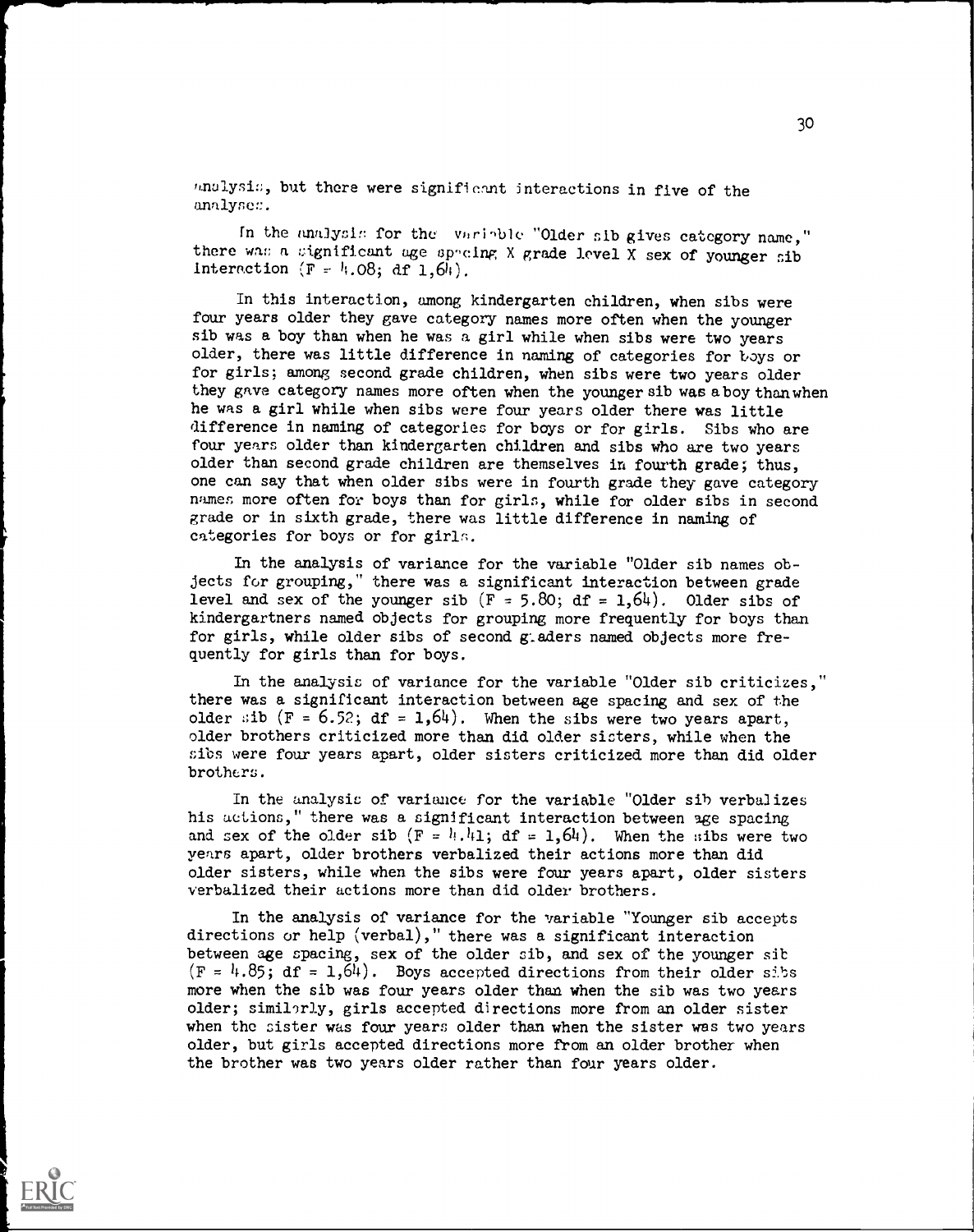### DISCUSSION

Effects  $f$  a child's sibling could be manifest in two ways in this study. First, the child's responses in the test administration of the object sorting task can be viewed as partially determined by the longterm, cumulative interactions with his sib, and partially determined (for those subjects in the "sib" condition) by the task-specific interaction with his sib in the course of the experiment. The effect of the experimental treatment condition was significant, either as a main effect or as an interaction, in the analysis of variance for six of the eight measures obtained from the object sorting task, indicating that the younger child modeled his own performance after that of the older sib, or received direction from the older sib in regard to the task, or both. The effect of the sibling structure factors was significant in sex of the eight analyses as well, indicating that long-term cumulative effects of sibling interaction were involved.

The variables "number of groups" and "number of ungrouped items" are considered by Wallach and Kogan (1965) to be measures of categorization style; the number of items per group can also be included here. The experimental treatment was a significant main effect or interaction effect in the analysis of variance for each of these variables, indicating that older siblings did indeed influence the younger sib's performance on a subsequent object sorting task. Age spacing between siblings was a common sibling structure factor influencing these conceptual style variables, for among children aided by their sibs in the practice session, those with sibs four years older made larger groups and left fewer ungrouped items than those with sibs two years older. Those with older sisters four years older made more groups than those with other types of sibs.

The effect of the experimental treatment was not as clearcut in regard to the variables considered by Wallach and Kogan to represent conceptual style (percentages of descriptive, inferential, and relational categories). There were significant interaction effects for experimental treatment in the analysis of variance for the percent of descriptive categories and the percent of inferential categories, but not for the percent of relational categories. Older sibs appeared to inhibit the proportion of descriptive categories used by their younger sibs of kindergarten age. In the case of inferential categories, the interaction between the experimental treatment, age spacing, and sex of the younger sib was more complex, in that the "sib" condition appeared to reverse the age spacing and sex patterning exhibited by subjects in the "alone" condition.

The same-sex versus cross-sex patterning in the use of relational categories is an example of sibling effects of long standing. Here, children with sibs of the same sex used a smaller percentage of relational categories than did children with sibs of the opposite sex. Relational responding has typically been viewed as an indicator of a nonreflective or nonconceptual orientation (Sigel, 1972). However, Wallach and Kogan (1965) found the percentage of relational responses to be greater for fifth grade boys either high or low in both creativity and intelligence than for boys high in one but low in the other. It is of interest that Cicirelli (1967) found that verbal creative abilities were greater among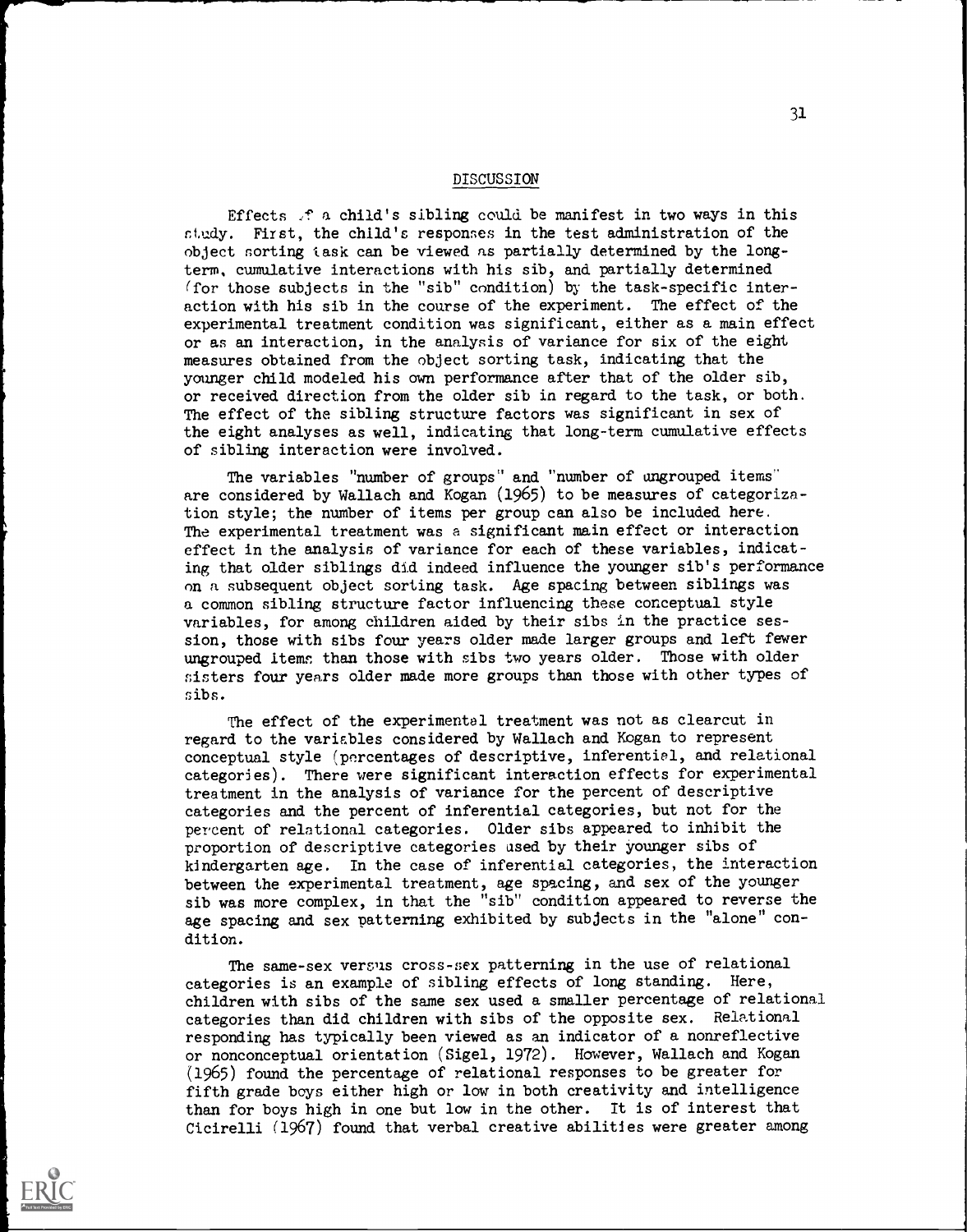sixth grade children with sibs of the same sex close in age. Thus in this study, if same sex sibs were indeed more creative, this was not reflected in a greater use of relational categories.

Sigel (1972) found that it was possible for teachers to significantly influence kindergarten children's classification skills in a formal training program using approximately twenty minutes a day for twenty days. Following training, children showed an increase in grouping and an improvement in verbal labelling of groups. While no analysis was made for specific types of groups, Sigel reported that children used a wider variety of bases for grouping following training. It seems particularly noteworthy that in this study significant results were found following a single session with the older sib that averaged only seven minutes in duration.

Since use of inferential categories is indicative of more mature concept formation, it is encouraging for educators that such teaching behaviors of the older sib as giving explanations, answering the younger child's questions, and giving category names are related to increased use cf inferential categories.

In considering the use of older sibs in teaching younger sibs, this study suggests that younger children are more willing to accept (and profit from) help when it is given by a sib separated by a four year age spacing than by a sib close in age, and particularly so when the sib is an older sister.

32

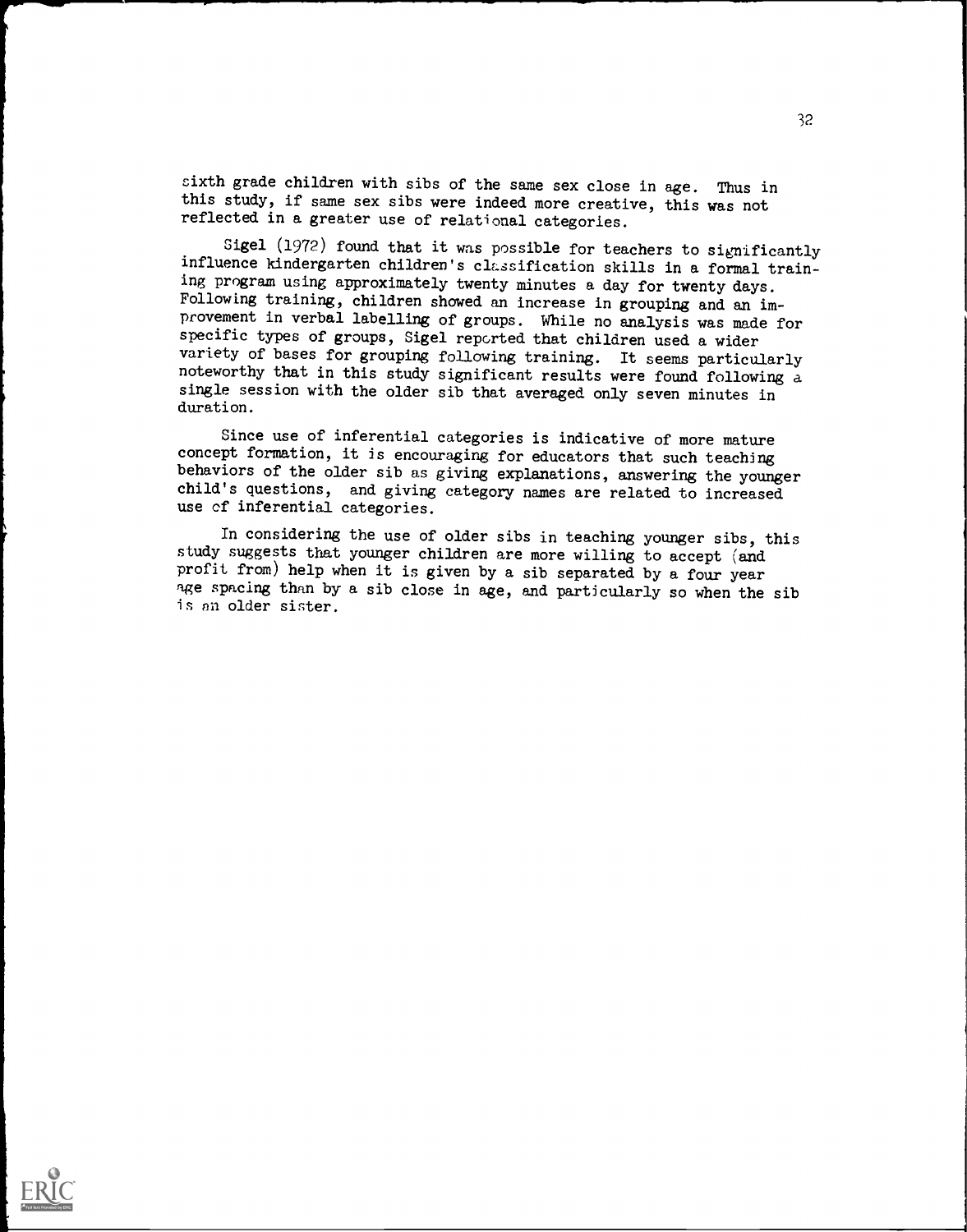### BIBLIOGRAPHY

- Abe, K., Tsuji, J., & Suzuki, H. The significance of birth order and age difference between siblings as observed in drawings of prekindergarten children. Folia Psychiatrica & Neurologica Japanica, 1964, 17, 315-325.
- Adams, B.N. Kinship in an urban setting. Chicago: Markham, 1968.
- Altus, W.D. Birth order and its sequelae. Science, 1966, 151 (3706), 44-49.
- Anastasi, A. Intelligence and family size. Psychological Bulletin, 1956, 53, 187-209.
- Bayley, N. Comparison of mental and motor test scores for ages 1-15 months by sex, birth order, race, geographical location, and education of parent. Child Development, 1965, 36, 379-411.
- Bossard, J.H.S., & Bc11, E.S. Security in the large family. Mental Hygiene, 1954, 38, 529-544.
- Bossard, J.H.S., & Boll, E.H. The sociology of child development, 3rd Ed., New York: Harper, 1960.
- Bronfenbrenner, U. Two worlds of childhood. New York: Russell Sage Foundation, 1970.
- Bruner, J.S., Olver, R.R., & Greenfield, P., et al. Studies in Cognitive Growth. New York: Wiley & Sons, 1967.
- Cicirelli, V.G. Sibling constellation, creativity, I.Q. and academic achievement. Child Development, 1967, 38, 481-490.
- Cicirelli, V.G. Concept learning of young children as a function of sibling relationships to the teacher. Child Development, 1972, 43, 282-287.
- Clayton, M.B., & Jackson, D.N. Equivalence range, acquiescence, and overgeneralization. Educational & Psychological Measurement, 1961, 21, 371-382.
- Cloward, R.D. Studies in tutoring. Journal of Experimental Education, 1967, 36, 14-25.
- Dean, D.A. The relation of ordinal position to personality in young children. Master's Thesis. State University of Iowa., 1947.
- Eisenman, R. Complexity-simplicity: II. Birth order and sex differences. Psychonomic Science, 1967, 8, 171-172.

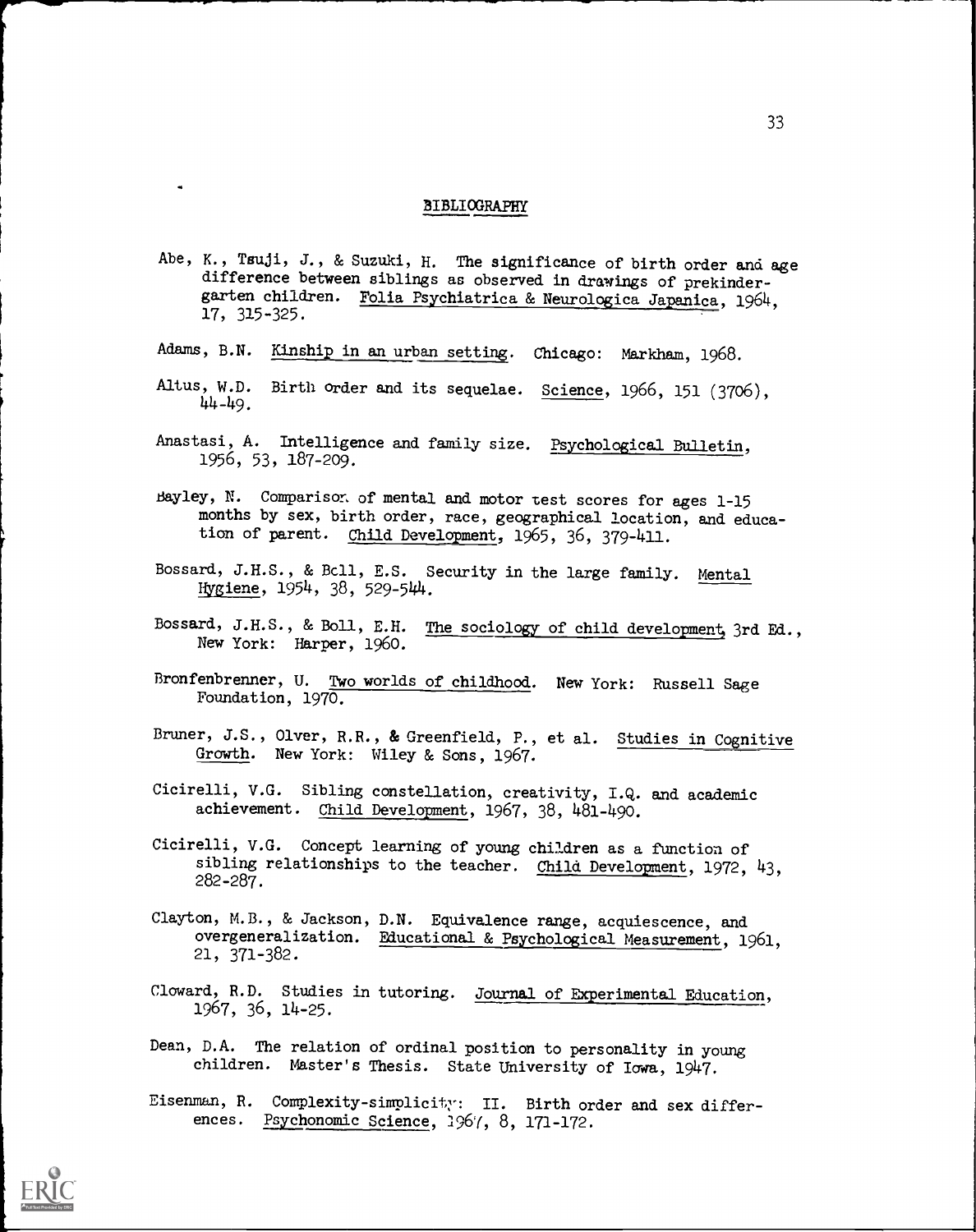- Harlow, H.F. Age-mate or peer affectional system. In Lehrman, D.S., Hinde, R.A., & Shaw, E. (Eds.). Advances in the study of behavior, Vol. II. New York: Academic Press, 1969, Pp. 333-383.
- Harris, I.D. The promised seed. New York: Free Press of Blencoe, 1964.
- Hilton, I. Differences in the behavior of mothers toward first- and later-born children. Journal of Personality and Social Psychology, 1967, 7, 282-290.
- Irish, D.P. Sibling interaction: A neglected aspect in family life research. Social Forces, 1964, 42, 279-288.
- Koch, H.L. The relation of primary mental abilities in five- and sixyear-olds to sex of child and characteristics of his sibling. Child Development, 1954, 25, 209-223.
- Koch, H.L. The relation of certain formal attributes of siblings to attitudes held toward each other and toward their parents. Monographs of the Societ, for Research in Child Developmer., 1960, 25, 1-124.
- Lasko, J.K. Parent behavior toward first and second children. Genetic Psychology Monographs, 1954, 49, 97-137.
- Lippitt, P. Children can teach other children. Instructor, May, 1969
- Lippitt, R., & Lippitt, P. Cross-age helpers. NEA Journal, March, 1968.
- Lees, J.P., & Stewart, A.H. Family or sibship position and scholastic ability. Sociological Review (British), July, 1957, 85-106.
- Maxwell, J., & Pilliner, A.E.G. The intellectual resemblance between sibs. Annals of Human Genetics, 1960, 24, 23-32.
- Minuchin, S. et al. Families of the Slums. New York: Basic Books, 1967.
- Report from Project MODELS. Technical Report No. 46, Research and development activities in R & I Units of two elementary schools of Milwaukee, Wisconsin, 1966-67. Madison, Wisconsin: Research & Development Center for Cognitive Learning, 1968.
- Rosenberg, B.G., & Sutton-Smith, B. The relationship of ordinal position and sibling sex status to cognitive abilities. Psychonomic Science, 1964, 1, 81-82.
- Rosenberg, B.G., & Sutton-Smith, B. Sibling association, family size, and cognitive abilities. Journal of Genetic Psychology, 1966, 109, 271-279.
- Rosenberg, B.G., & Sutton-Smith, B. Sibling age spacing effects upon cognition. Developmental Psychology, 1969, 1 (6), 661-668.